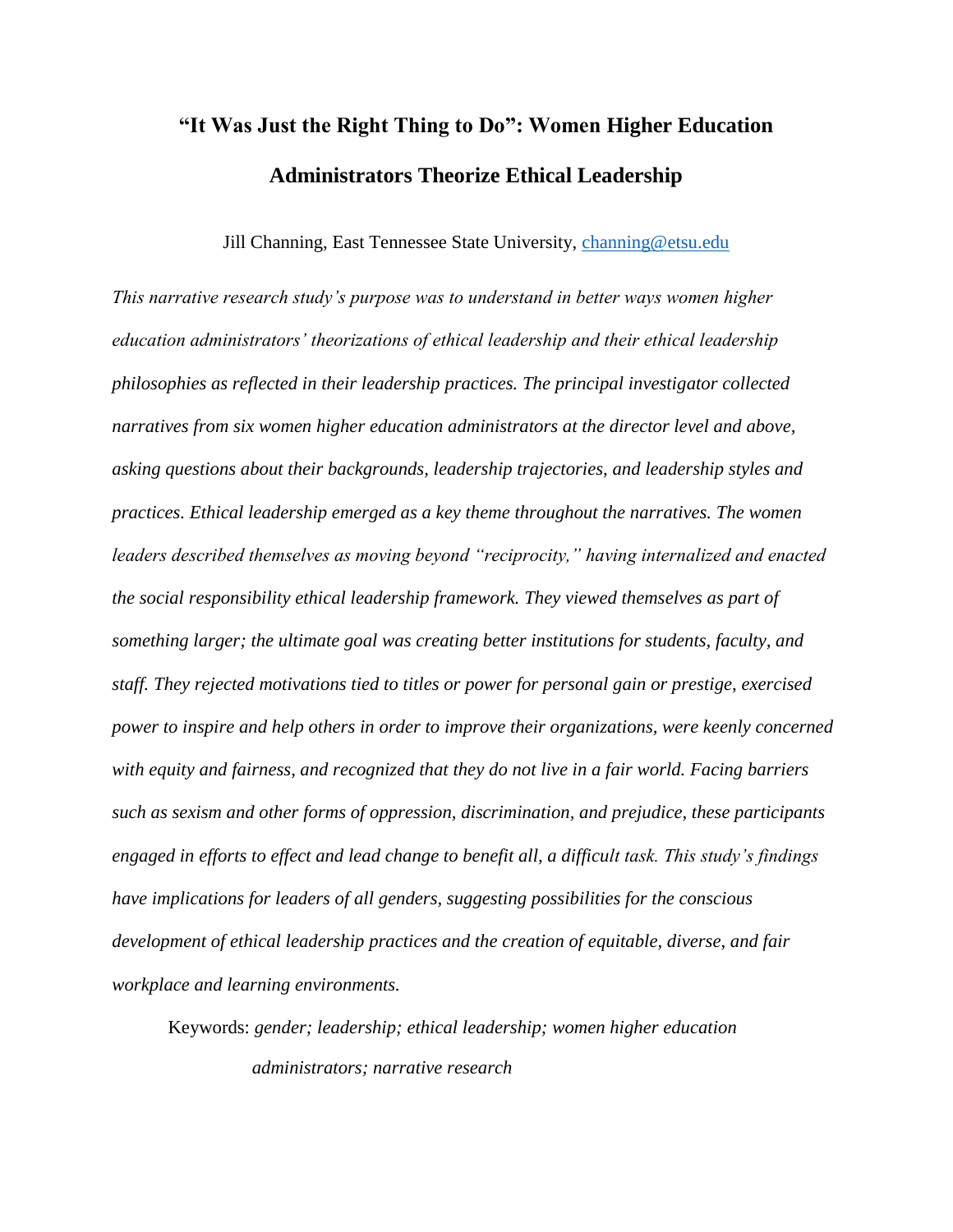Today's higher education leaders face ethical challenges varying in degrees of seriousness from hiring and personnel issues to gun violence, immigration, and COVID-19 (AASCU, 2020; Smalley, 2020). The literature's discussions of ethical leadership frequently cite leaders' ethical dilemmas and failures (Den Hartog, 2015; Hegarty & Moccia, 2018; Hoch et al., 2016; Keck et al., 2018; Resick et al., 2013; Shakeel, et al. 2019). This narrative research study's purpose was to understand in better ways women higher education administrators' theorizations of ethical leadership and their ethical leadership philosophies as reflected in their leadership practices. Although there are discussions on women's spiritual leadership (Ramachandaran et al., 2017), women's emotionally-intelligent leadership (Miller, 2015), women's servant leadership (Molnar, 2007), and women's transformational leadership (Martin, 2015), there are gaps in the literature in women leaders' theorizations of ethics and their descriptions of ethical theories/philosophies put into practice. These findings shed light on the ethical dilemmas women higher education administrators face and their strategies for navigating these. Further, this study has practical implications for avoiding gender discrimination and achieving greater levels of equity in the field of higher education.

I collected narratives from six women higher education administrators serving at the director level and above, asking questions about their backgrounds, leadership trajectories, intersections of work lives and gender, and leadership styles and practices. Ethical leadership themes emerged through the process of coding the narratives. The narratives revealed stories of leaders who moved beyond the ethical leadership concept of "reciprocity" and who have internalized and enacted the social responsibility leadership framework. They viewed themselves as part of a bigger picture where the ultimate goal was creating better institutions for students, faculty, and staff. According to their narratives, they rejected motivations tied to titles or power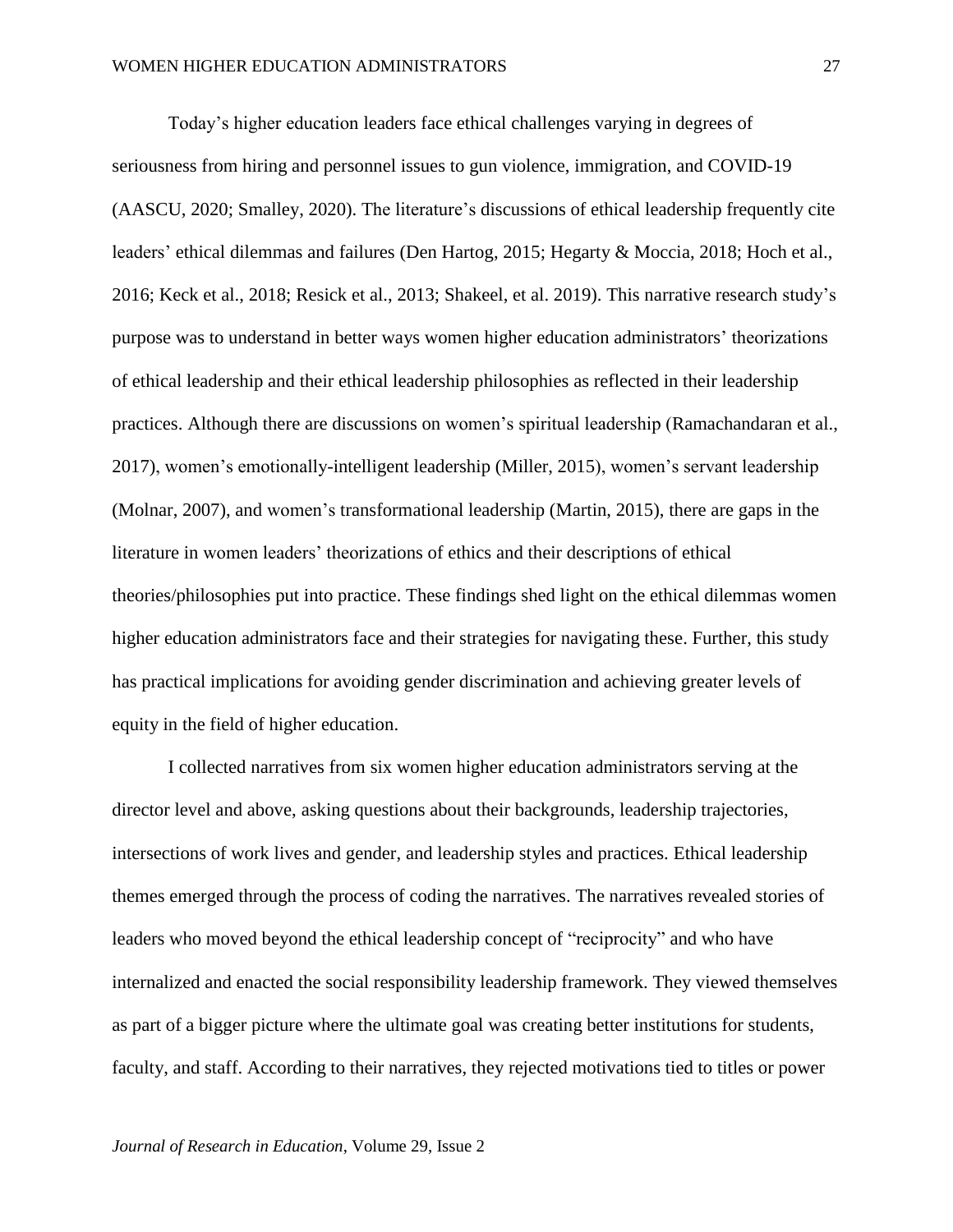for personal gain or prestige; exercised power in order to motivate colleagues, help others, and improve their organizations; were keenly concerned with equity and fairness; and recognized that they do not live in a fair world. Facing challenges of sexism and other forms of oppression, discrimination, and prejudice, these women leaders wished to engage in efforts to benefit all, a difficult task. This study's findings has implications for leaders of all genders, suggesting possibilities for the conscious development of ethical leadership practices and the creation of equitable, diverse, and fair workplace and learning environments.

## **Literature Review**

Although women's leadership is not often described explicitly as "ethical leadership" in the literature, women higher education administrators are often characterized as ethical implicitly. Women are characterized as collaborative and helpful to others, especially to other women rising in the leadership ranks (Redmond et al., 2017; Shakeshaft et al., 2007; Ward & Eddy, 2013). Qualitative research studies underscored women higher education leaders' tendency to engage in servant leadership and transformative leadership (Dunn et al., 2014; Grady & LaCost, 2005; Martin, 2015; Medrano, 2017; Molnar, 2007; Oikelome, 2017; Pirjan, 2016; Reynolds, 2011). In many ways, servant leadership aligns with conceptualizations of ethical leadership. Servant leadership in its idealized, definitive form manifests itself in leaders' focus on the needs of constituencies above their own interests, serving as exemplars, and supporting subordinates (Mihelič et al., 2010; Dunn et al., 2014).

Although the literature emphasized women higher education administrators' being caring, collaborative, consensus-building, hard-working, and interpersonally-focused, feminist researchers and scholars problematized stereotypical or essentialist notions of being a man or woman leader (Binns & Kerfoot, 2011; Eddy, 2009; Wheat & Hill, 2016). Stereotypical views of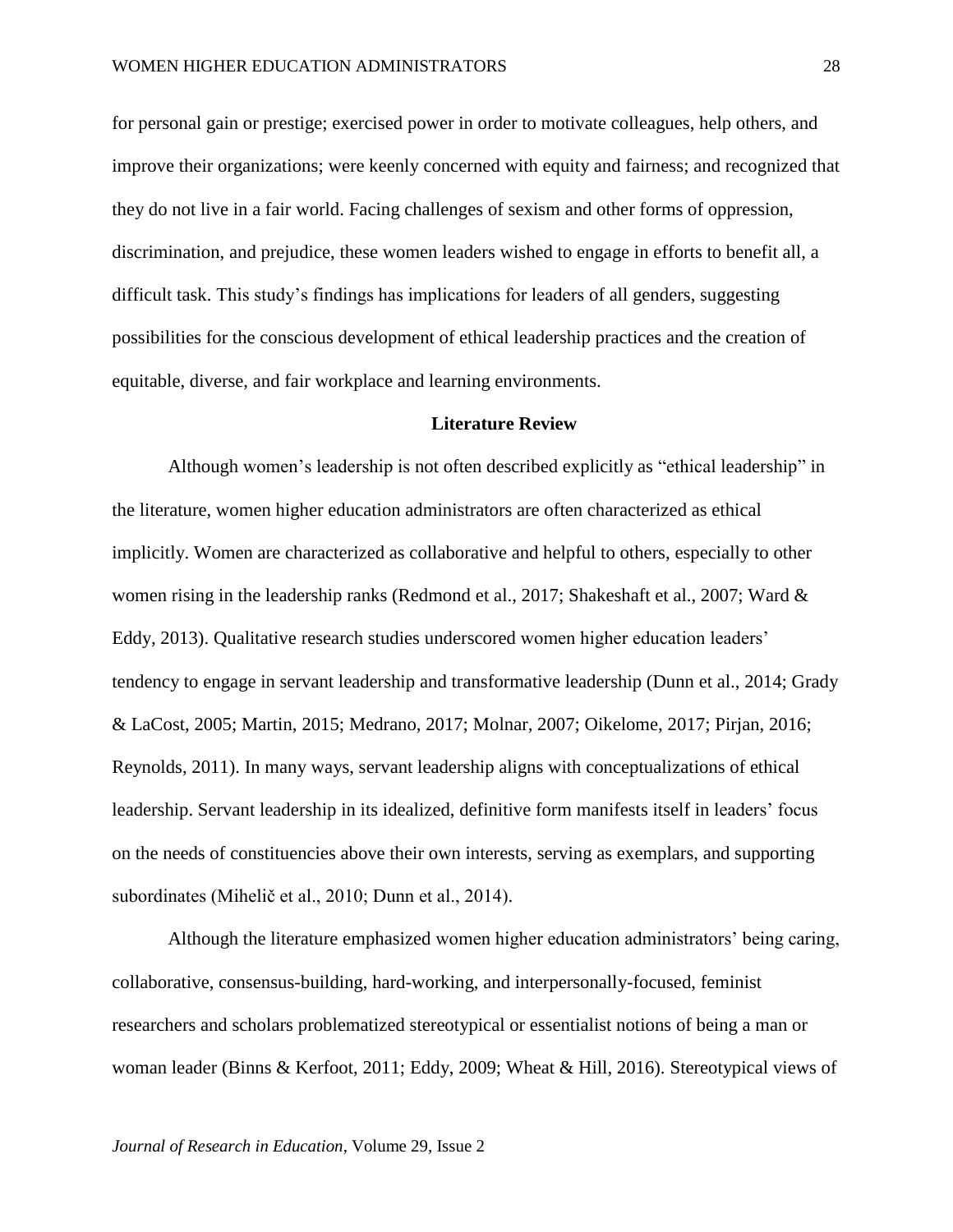women leaders lead to double binds and stressful circumstances for women (Pasquerella & Clauss-Ehlers, 2017). Either a woman is not masculine enough for a leadership role or is not feminine enough for the role (Bornstein, 2008; Steinke, 2006) and is placed in a situation that is an "advantage for men and a disadvantage for … women … who never quite fit" (Dean et al., 2009, p. 13). Eagly (2007) found there to be "tension between the communal qualities that people prefer in women and the predominantly agentic qualities they expect in leaders," (p. 4) creating pressure for women leaders when they emphasize their authority as leaders, which is considered masculine, as well as when they engage in supportive behavior, which is considered feminine. However, women leaders' disadvantaged and "not-quite-fitting-in" statuses may facilitate their becoming effective leaders who are sensitive to injustice and take action against oppressive elements within organizations (Pasquerella & Clauss-Ehlers, 2017; Stainback et al., 2016). Bart and McQueen (2013) found that women business leaders make better decisions concerning multiple stakeholders. Business researchers found women-dominated boards produced higher returns on multiple key financial performance indicators than male-dominated boards (Joy et al., 2007).

## **Theoretical Framework**

Ethical leadership is defined by ethical behavior, doing what is considered "right" versus "wrong" in a particular society or culture (Mihelič et al., 2010; Trevino, 1986). In ancient Greece, Aristotle (1999) theorized ethics in relation to men at the individual level. According to the Aristotelian model, excellent character is developed through excellent behavior and virtue. Those who have excellent character do the right thing, at the right time, in the right manner. Selfcontrol and living happy lives are examples of excellent and practical character and behavior (Aristotle, 1999). Marcus Aurelius (2013) aligned his philosophies of life and leadership to being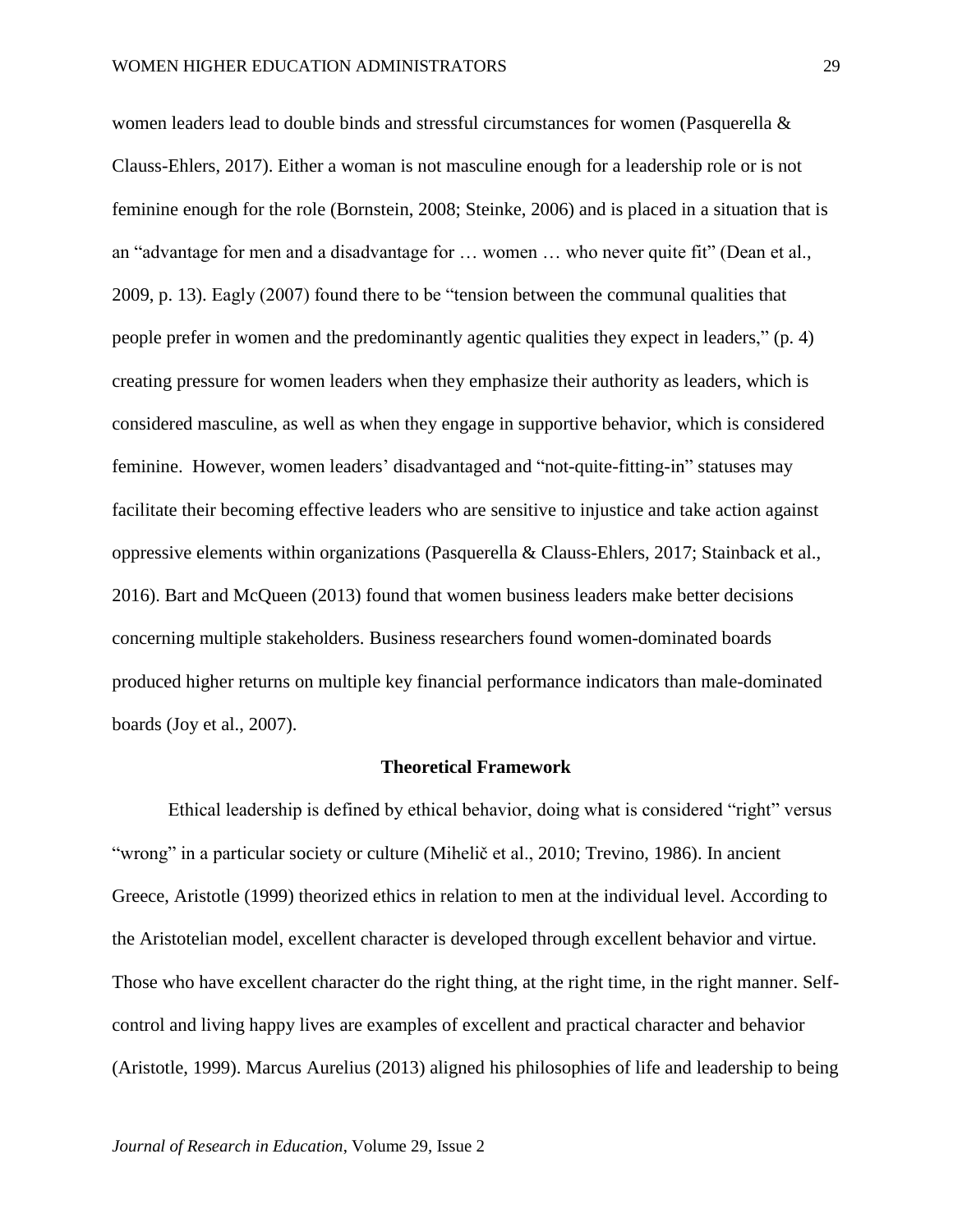Stoic. Stoicism encourages one to pursue virtue, avoid evil, and focus on one's happiness. Virtue contributes to happiness, and vice contributes to unhappiness. Although these philosophers concentrated on the virtues or ethics of "great men," attributes such as serving as exemplars, having integrity, and possessing a strong moral character are applicable to women leaders, and their ideas extend beyond ancient times. However, as revealed in the narratives analyzed here, what is considered "right" is based on principles and sound judgement in particular historical and cultural contexts (Minkes et al., 1999; Sims, 1992).

For the purposes of this study, I relied on Medonca and Kanungo's (2007) theorizations of ethical leadership for organizations, which resemble in some ways servant leadership as described by qualitative researchers (Dunn et al., 2014; Molnar, 2007). Mendonca and Kanungo (2007) described two characteristics of ethical leadership related to altruism that were applied to the narratives in this study—"the norm of reciprocity and the norm of social responsibility" (p. 71). Reciprocity is a drive to do good for those who do good for us (Gouldner, 1960; Hansen et al. 2013, Hassan et al. 2013; Mendonca & Kanungo, 2007; Walumbwa et al., 2011). This reciprocity norm lends itself to resource and talent sharing, which occurs within the framework of mutual altruistic transactional leadership. The social responsibility norm—the norm most prominent in this study's narratives—asks the leader to think beyond him or herself; this ability comes from deeply held beliefs that leaders should support and promote others over considerations for their own personal benefits or publicized professional accomplishments (Berkowitz, 1972; Dunn et al., 2014; Mendonca & Kanungo, 2007; Schwartz, 1975).

In some ways, ethical leadership conflates with transformational leadership. Martin (2015) defined transformational leadership: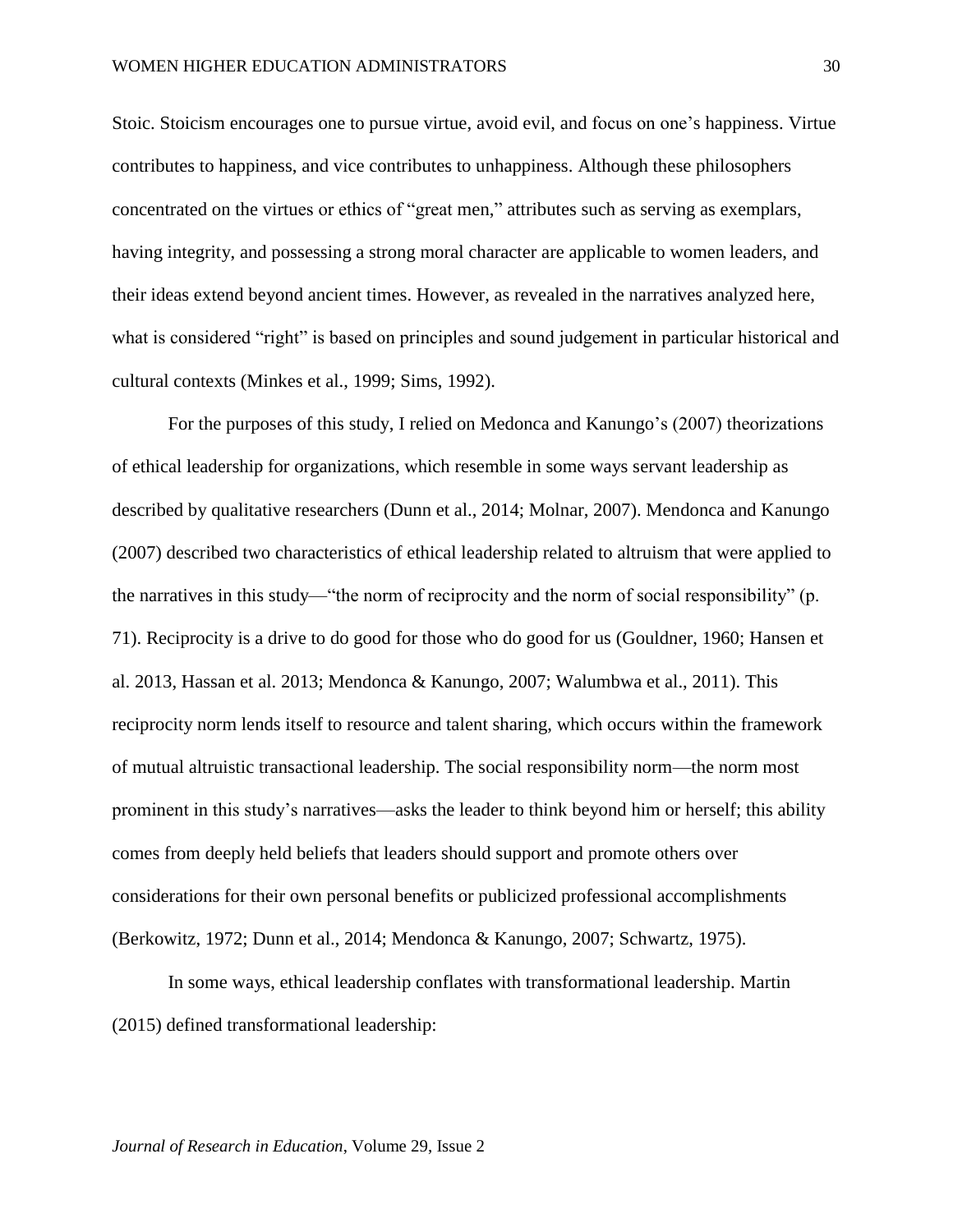Transformational leadership is about building relationships among people and creating real, significant change by emphasizing values and creating a shared vision among those in the organization. Transformational leaders generally rise during times of turmoil and change in an organization. The first priority of a transformational leader is to identify and understand the needs of the individuals in the organization and then elevate those needs. By focusing on their requirements, the transformational leader motivates individuals to achieve at higher levels and to produce the type of work they did not think they could.

(p. 333)

Den Hartog (2015) contended that there are important differences between transformational and ethical leadership such as ethical leadership's focus on transactional leadership. Unlike transformational leadership, ethical leadership does not emphasize change or visionary leadership or intellectual engagement with employees. Transformational leaders have altruistic motives, like ethical leaders, and live their values and vision in order to bring out the best in others. Ethical leadership, as Den Hartog argued, includes transactional modes, like reciprocating, defined as rewarding or exchanging for the accomplishment of tasks. For example, the ethical leader may give stipends for the accomplishment of additional tasks or give equity or merit raises. The values of both transformational and ethical leadership that align with serving the best interests of the institution and its constituencies are comparable (Hegarty & Moccia, 2018). Although servant, transformational, spiritual, and emotionally-intelligent leadership styles overlap in several ways with ethical leadership, ethical leadership is distinct. Den Hartog (2015) posited that ethical leaders are more than simply fair leaders. They are "focused on setting an ethical agenda and influencing followers' ethical awareness and behaviors in a much broader sense" (p. 415). Unlike leadership styles such as servant leadership and transformational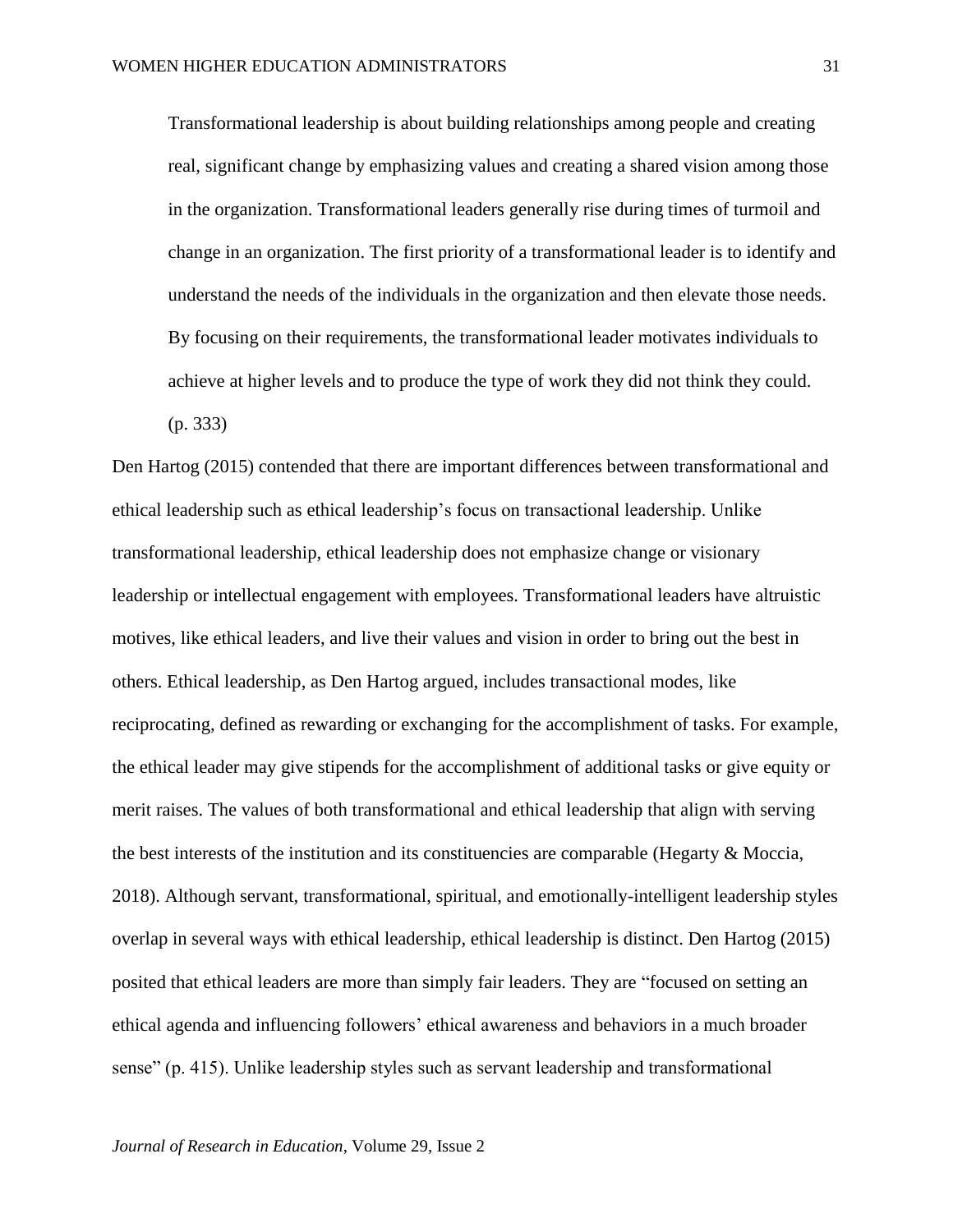leadership, ethical leadership emphasizes "the social learning principles of role modeling and reward and punishment" (p. 415). Ethical leaders use positive and negative reinforcement and social learning principles to influence current and future behaviors.

Philosophers have conceptualized ethical leadership similarly; however, these frameworks have not been applied to studies on women higher education leaders. Hegarty and Moccia (2018) developed a general ethical leadership framework, consisting of the following characteristics: "gratitude, humility, justice, mercy and compassion, prudence and objectivity, magnanimity, integrity and resilience" (p. 2). Brenkert (2004) and Lawton and Páez (2015) argued that the ethical leader must possess integrity by being a moral example. King (2008) observed numerous managers and noted several commonalities among those deemed ethical: "honesty, loyalty, dedication to purpose, benevolence, social justice, strength of character, humility, and patience" (p. 719). This study's participants reflect the characteristics these scholars noted and ethical leadership facilitative styles defined by Nyukorong (2014). Leaders facilitated ethical behaviors in two ways: by providing positive reinforcement for ethical behaviors and by discouraging unethical conduct (Nyukorong, 2014).

## **Research Questions**

This study was guided by the following research questions: (1) What stories related to ethics and work do participants describe? (2) What conceptualizations of ethical leadership do these stories reveal? (3) How do women higher education administrators navigate ethical concerns and address unethical behavior at work?

## **Methodology**

I interviewed six women higher education administrators, using narrative research methodology, whereby participants responded to few prompts with extended time as needed. I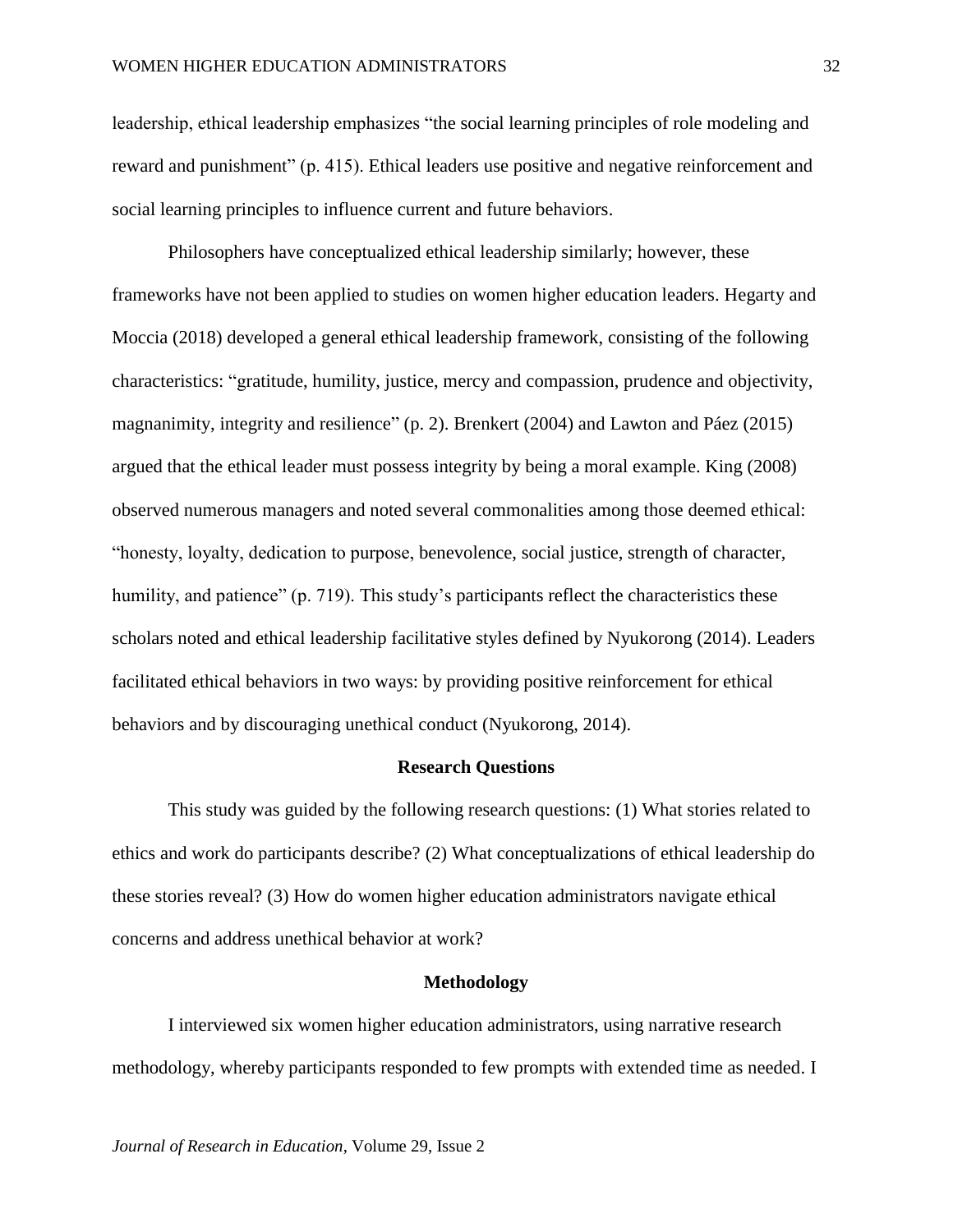asked questions about the participants' backgrounds, their leaderships' trajectories, and their experiences with gender in work place situations. After carefully transcribing and re-listening to recordings while reviewing transcriptions, I coded transcripts and subsequently re-coded transcripts at later times to check for consistency. Themes emerged from the note-taking, research journaling, transcribing, and coding processes. Creswell (2007) described the method of narrative analytic strategy where the researcher uses "paradigm thinking to create descriptions of themes that hold across stories or taxonomies of types of stories" (p. 54). This study's paradigm is linked to ethical leadership theories translated through narratives' key themes, storylines, and dilemmas. I have focused on the narratives' content and intertextuality with the goals of bringing the narratives into "useful dialogue with each other" and understanding "more about individual and social change," which ultimately "help[s] us describe, understand and even explain important aspects of the world" (Squire et al., 2013, p. 1). Developing themes and analyses, I shared reports and quoted material with participants who affirmed and who sometimes disaffirmed my findings, offering opportunities for analysis and ethical collaboration with participants. Further, I reflected on my own positionality as a middle-class, genderqueer professional/academic leader with multiple ethnicities, and I intentionally sought to privilege participants' priorities in their narratives. This process also helped my participants and me to reflect upon and better define their leadership styles and ethics. Ensuring trustworthiness of my study, these negotiations of support and collaboration contributed to the triangulation of my research as well as the development of richer themes, contextual insights, and descriptions. Codes and themes were developed through looking for patterns and intertextuality, ultimately "breaking the data apart in analytically relevant ways in order to lead toward further questions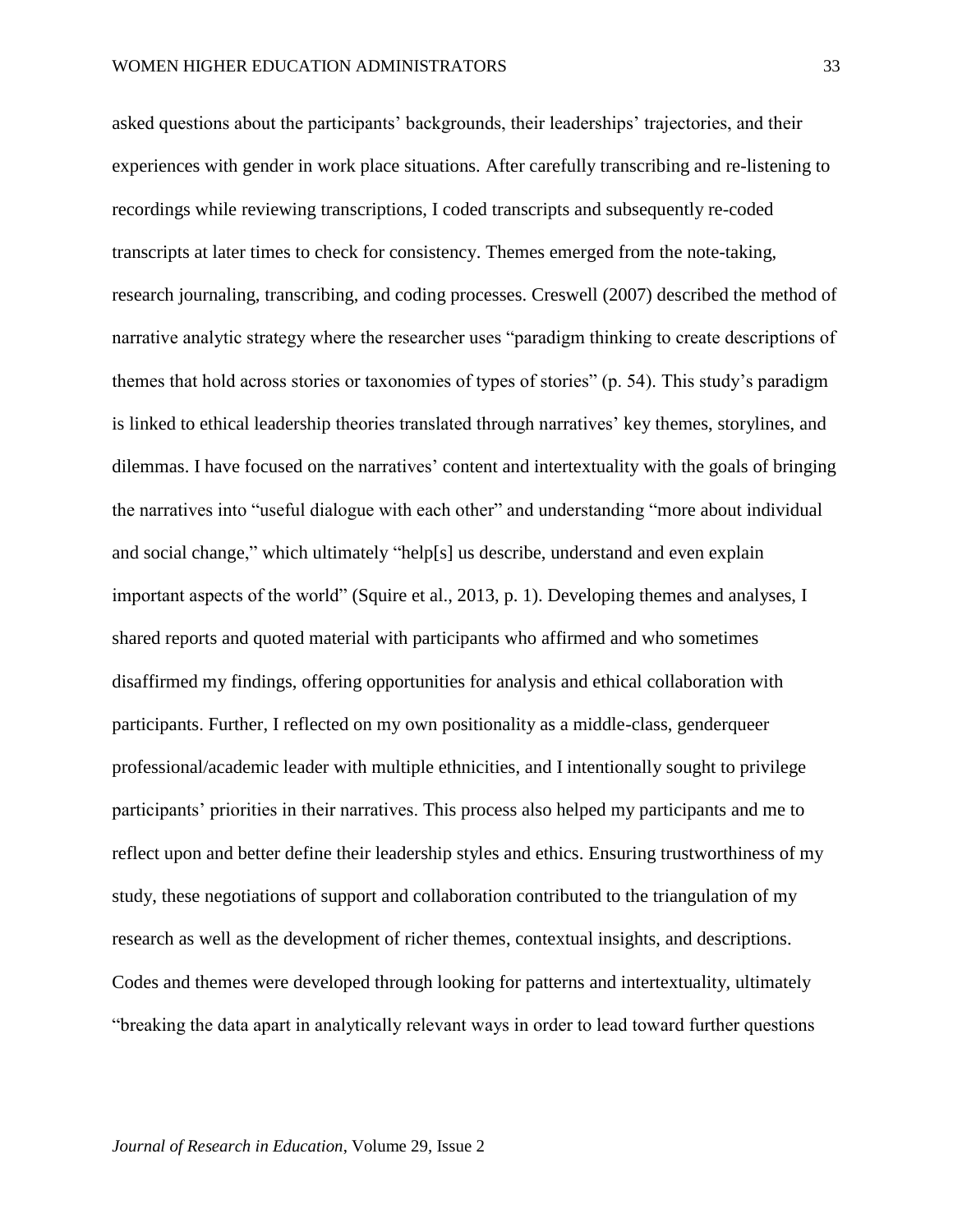about the data" (Coffey & Atkinson, 1996, p. 31). Coding resulted in the identification of repeated subject matter and emergent themes.

The identification of repeated subject matter thus provides a useful means of identifying key themes. Key themes may, but need not, be stories of events. In response to a variety of questions, participants may construct themselves as having particular philosophies and habitual ways of dealing with the world that constitute a projection of identity or that signal their preoccupations. (Phoenix, 2013, p. 77)

Through the process of narrating stories about their leadership and work lives, constructions of ethical selves emerged as the participants wished to be understood as ethical leaders. These dialogic processes revealed the following themes: ethical decision making, positive environments, altruism, and empowering others.

## **Participants**

The six women higher education administrators whom I interviewed served in administrative positions at the director-level or higher, representing regions from throughout the United States. Participants selected their pseudonyms, and vague identifiers were used to guard confidentiality. Participants were recruited using the snowball sampling method, which is selecting participants from people who know others who may be interested in participation in a particular research study and would be good examples or provide rich information for the study (Patton, 2002).

One participant served as a president, one as a vice president, three as deans, and one as a director. Ages spanned from 30s to 60s with one participant in her 60s, two in their 50s, two their 40s, and one in her 30s. Five participants served as community college administrators and one participant served as a university administrator. Table 1 provides a reference for each participant.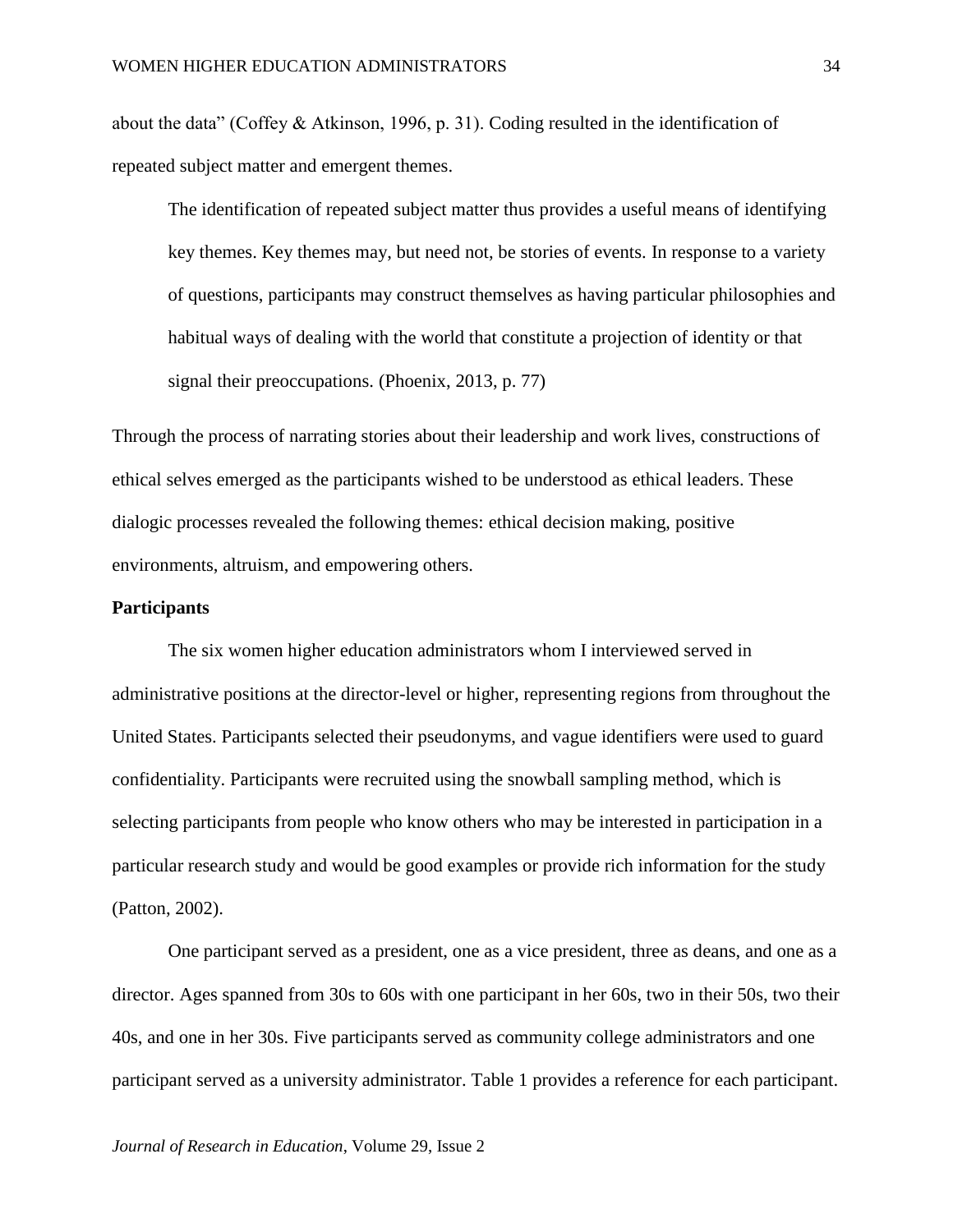# **Table 1**

# *Participants*

| Pseudonym | Age Group | Position              | Institution              |
|-----------|-----------|-----------------------|--------------------------|
| Maria     | 50s       | President             | <b>Community College</b> |
| Rae       | 50s       | <b>Vice President</b> | <b>Community College</b> |
| Angela    | 60s       | Dean                  | University               |
| Ashley    | 40s       | Dean                  | <b>Community College</b> |
| Sabrina   | 40s       | Dean                  | <b>Community College</b> |
| Jenny     | 30s       | Director              | <b>Community College</b> |

# **Ethical Decision Making and Positive Environments**

This study's findings revealed significant ethical leadership themes connected to notions of fairness and equity and may be related to participants' experiences of implicit sexism and explicit bias and discrimination. Participants practiced ethical decision-making processes and creating positive work environments, all important to several frameworks discussed in the literature about ethical leadership (Dunn et al., 2014; Dworkin, 2012; Hegarty & Moccia, 2018; King, 2008; Lawton & Páez, 2015; Mendonca & Kanungo, 2007).

Angela witnessed firsthand the transformative power of ethical leadership when women leaders took on changing the status quo based on their ethical beliefs. Angela told a story about her former institution where there was a woman president and predominately female leadership team. She described their accomplishments, informed by ethical decision-making, during the few years that the president was at the university.

In those few years, we were awarded domestic partner benefits. We had extensive family leave policies. Female and male faculty received an automatic tenure extension if they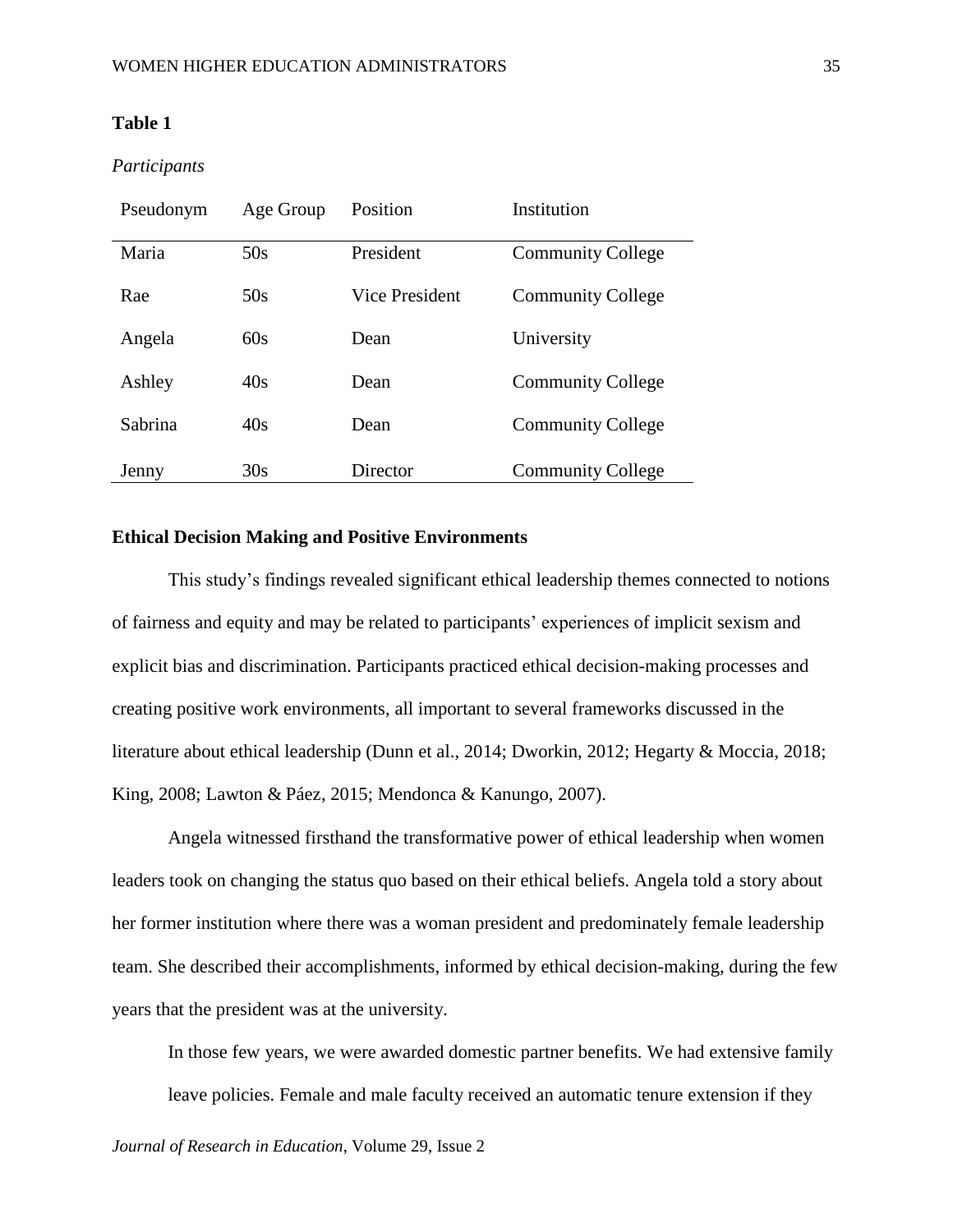had a child or adopted a child. All these things helped with work-life balance. The institution also offered a dual-career hiring program where one option was a splitappointment so that a couple could share a 150% appointment rather than each of them having 100% appointments. In a few years, with all of these changes, it felt like a completely different campus.

Angela and a group of LGBTQ faculty previously attempted to influence institutional policy to gain domestic partner benefits. The group met regularly with the previous two presidents who were men. The men presidents' responses were, "Well, the climate in the state … needs to change before we do that because we'll lose support from the state legislature." According to Angela, "their attitudes seemed very demeaning to us." After the new president was hired, Angela recalled the moment when she learned that she and others would have access to domestic partner benefits.

I remember reading the message on email, 'We now have domestic partner benefits,' and I remember being stunned that this had happened without a group of LGBTQ faculty and staff even meeting with the president to plead our case. I saw her walking on campus a couple of days later, and said, 'I have met you a couple of times. You probably don't remember me. But I just wanted to thank you for the domestic partner benefit package that you put through.' She looked at me said, 'it was just the right thing to do.' That is just one example of how a woman leader might find a way to do something that she believed to be a step toward equality and a better quality of life.

Despite the political risks and possible negative effects for her career, the president did what she believed to be the "right thing." Mendonca and Kanugo (2007) argued that ethical leadership is an essential component of effective leadership, and ethical leaders are highly altruistic and are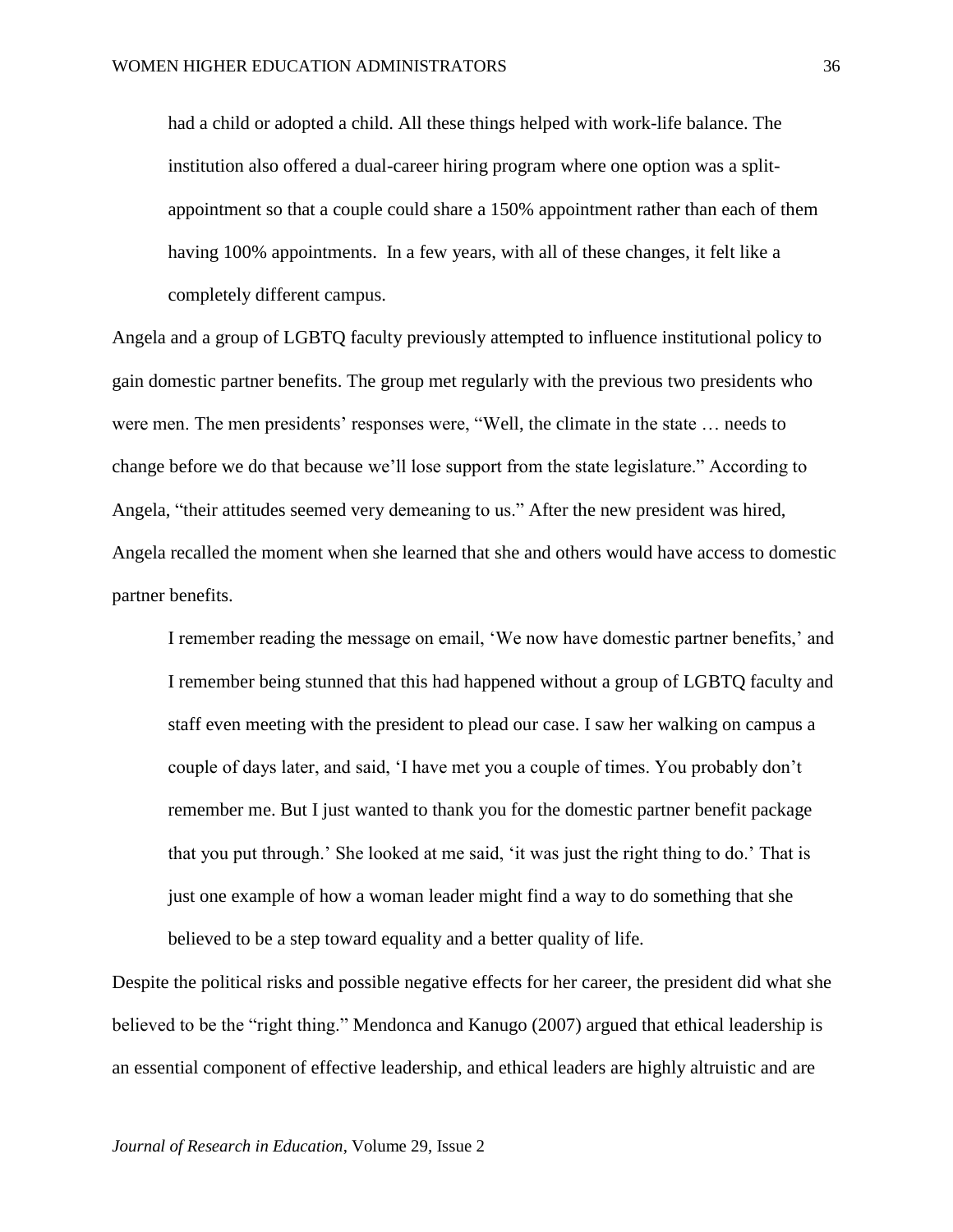sensitive to "environmental opportunities," situational limitations, and "the needs of followers" (p. 46). Angela emphasized the positive and social change aspects of women's leadership and their work for equity in the patriarchal and sometimes oppressive environments in which they find themselves. The leaders whom Angela described are not just good leaders but are ethical, socially responsive, and responsible, and focused upon holistic positive institutional change.

Angela's own ethical decision-making was influenced by aspects of her identity related to privilege and lack of privilege. Angela acknowledged her own privilege as "a white person at a predominantly white institution" as well as "class privileges that come with the sort of salary you have with a position like this." However, Angela experienced salary discrimination in previous positions and narrated stories about salary discrimination, which also made her committed to salary equity.

The women couldn't even keep up with their male colleagues because salary increases would be based on a percentage rather than a flat amount of money. The faculty making a higher salary keep making more, and the faculty making less just keep getting further behind.

In her roles as administrator, she confronted race- and gender-based salary inequities and made salary adjustments. This sense of fairness promoted justice as Hegarty and Moccia (2018) defined it in their conceptualization of ethical leadership: "proper application of fairness […] promotes a sense of justice," creating a "better workplace citizenship and transparency of individual's value" (p. 4). Ethical treatment also motivates employees as they realize they will be rewarded fairly for their efforts (Hegarty & Moccia, 2018).

Similarly, Jenny's narrative revealed how she used her leadership position to improve subordinates' and colleagues' work lives and to increase opportunities for students. Jenny told a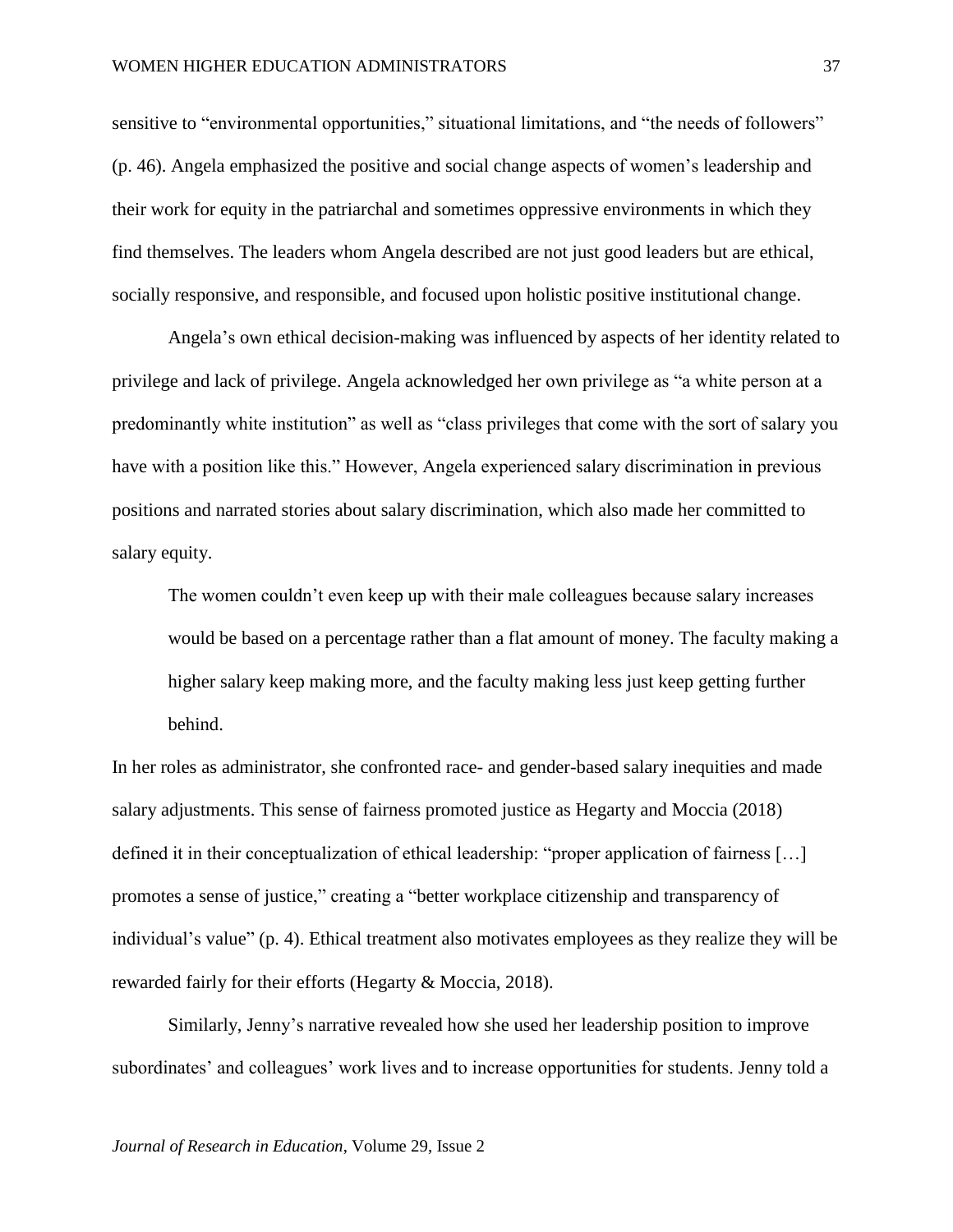story about her work with a major auto association leader to establish scholarships and other incentives to encourage women and other under-represented minorities to enroll in career and technical education degree fields. She described creating scholarships for women and minorities as "making sense" and something she has "been trying to bring … forward because [she is] sensitive to that as a woman." Jenny demonstrated ethical leader behavior that "includes recognition of the deficiencies in the status quo, particularly in the context of the available opportunities and … needs" (Mendonca and Kanugo, 2007, p. 59). The college's attorney initially told Jenny that scholarships for women and under-represented groups were not permitted. Jenny challenged the status quo and did her own legal research, learning that it is permissible to offer scholarships to under-represented groups and then worked to effect change.

Jenny later narrated stories about her sensitivity toward new parents and thoughts on policies to support families and new parents. She emphasized:

There is a lot of policy that I think that has yet to be designed to help to make that [parenting] a truly equal experience. And supporting men, too, those men who are just starting their families, making sure that they're not treated differently.

During meetings and in her role as an administrator, Jenny championed these topics, moving them forward to upper administration. She demonstrated ethical and servant leadership approaches, supporting women, under-represented students, and colleagues, even when others attempted to dissuade her.

Sabrina served as an advocate for a subordinate who was being discriminated against for her age and gender. Sabrina narrated:

We got a new maintenance leader. I have a [program] director who's in an office with air conditioning issues. It's either really hot or it's cold. And for a period of time, it's just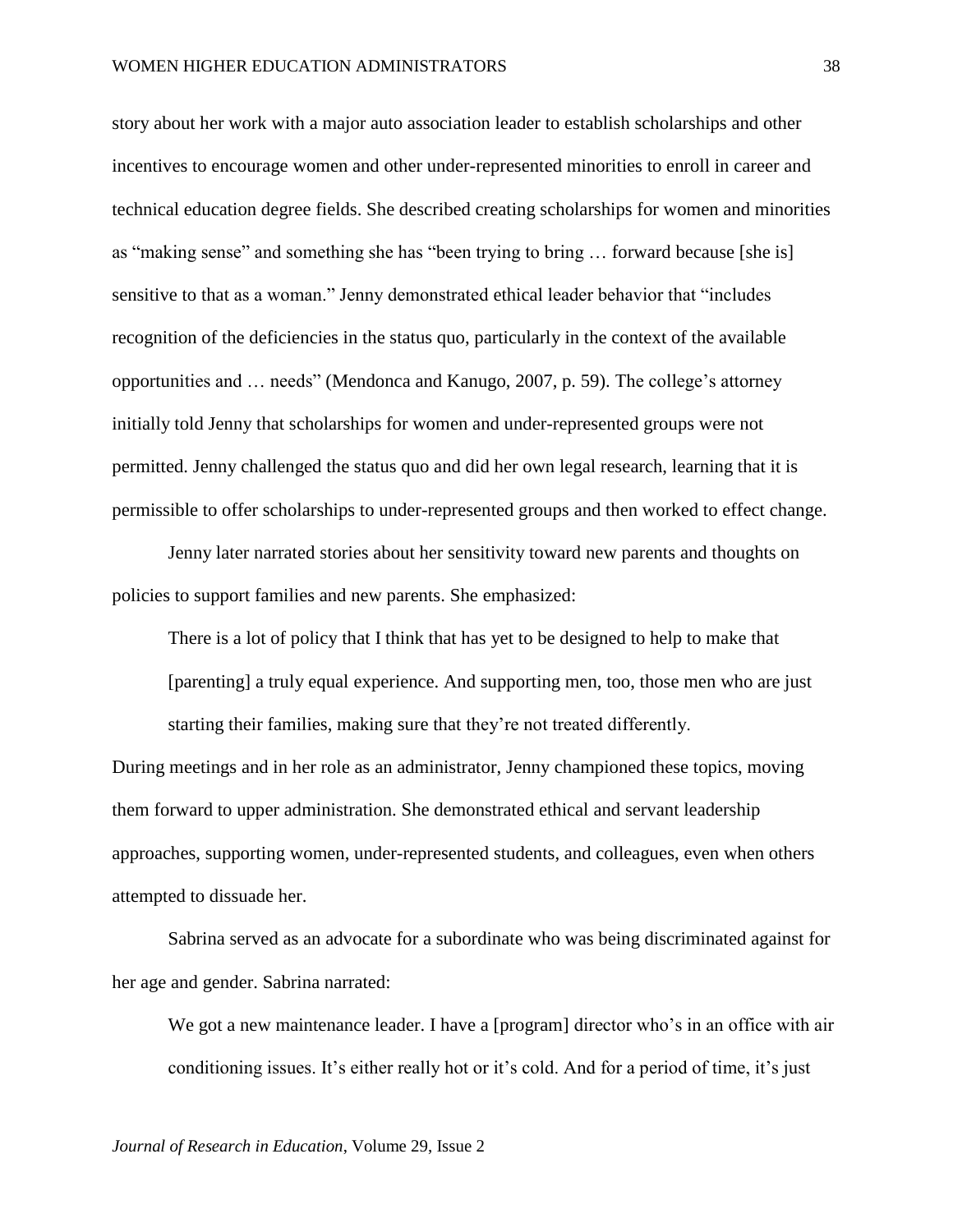really hot. And I couldn't get them to address the issue. And I have good relationships with our maintenance guys. And I pulled him in, and I asked, 'What's going on? Why are we not getting any help on this?' He said, 'It's because my boss just thinks she's just menopausal, and she's just having hot flashes.' And so, when I found that out, I'm like, this we're fixing. But yeah, there are things like that, dismissal of needs because of a woman problem.

Sabrina engaged in facilitative ethical leadership when she disagreed "with unethical decisions and tr[ied] to get them reversed" (Nyukorong, 2014, p. 59). Sabrina was not only sensitive to the need of a subordinate; she immediately took action when she learned the root of the issue, which was related to sexism. The facilities crew refused to troubleshoot the problem, dismissing it as a "woman problem" rather than a legitimate mechanical issue.

Ashley characterized the reasons she and her colleagues endeavored to set good examples for ethical behavior and to create equitable, respectful, and fair work environments. They emphasized "mutual respect." She narrated, "Perhaps for some of them they've experienced that bias and want to ensure that they're not applying it … to anybody that they're leading or working directly with," and they are working toward this "to have the best culture possible." She stressed, "Even if there are, you know, disagreements, how we do things or what have you, I think everybody at least feels like they're respected." Resick et al. (2013) found that ethical behavior not only has the immediate influence on people in helping them but also has the influence on their future behaviors. They concluded that ethical leaders set the tone for employees and help them "make sense of ethical expectations by signaling what behaviors constitute fair, just, and morally appropriate or inappropriate conduct" (p. 967). Ashley said that she and her colleagues wished to create environments where people are treated fairly and are respected. They have a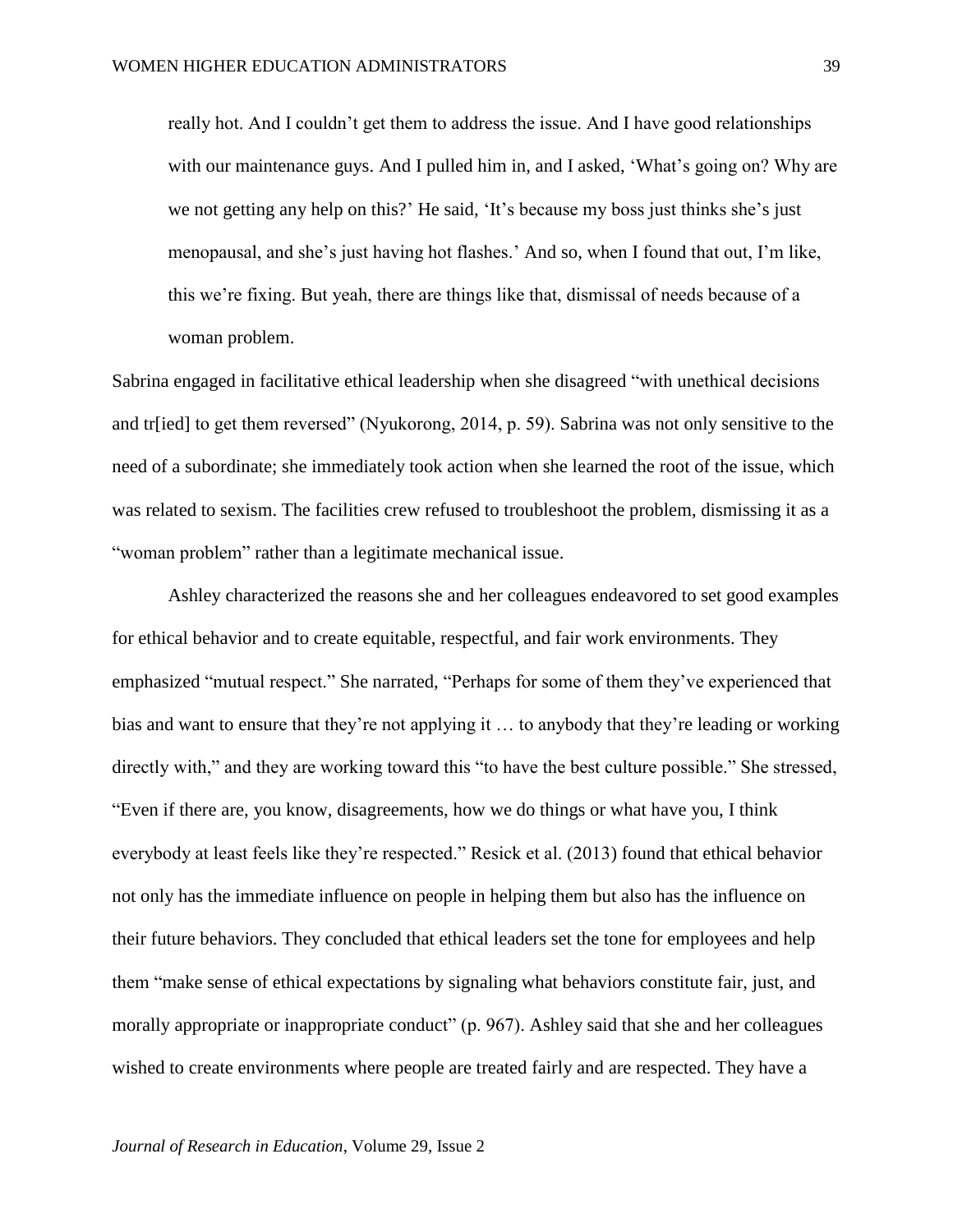heightened awareness of bias, possibly because they have experienced it, and they took proactive steps through their treatment of colleagues and subordinates so that they have future influence on ethical behaviors at their institution.

Despite the tone that the institution's leaders set, Ashley admitted that she and other women leaders faced challenges related to gender. Because many women were in leadership positions at this particular institution, Ashley said that there had been negative remarks about the senior leadership's composition. Ashley recently hired a director, and during the process, she was acutely aware of gender's role in her decision-making, not because she was concerned about the gender of the finalist for the position but because of those on campus who have expressed concerns about the number of women in leadership positions at the institution. She ultimately hired a woman for the position although that particular position "is a more typically male role." Although aware of possible "pushback" from the decision, she said:

I chose them as qualified applicants that had absolutely nothing to do with her gender. So … I wasn't going to let that influence me, but I wondered if she would experience any pushback. And I, luckily, I don't think she has, but I think if she had a different personality she might have, which I think is unfortunate.

All the other candidates for this position were men, and Ashley felt pressure to hire one of the men candidates. She narrated:

I'm going to do the right thing. I'm going to do what I think is what I am supposed to do. And that's my responsibility to do the right thing by the college. And, you know, my belief, you don't hire somebody because of gender or race or any other thing. You hire them because they're the most qualified applicant for the job. And it doesn't matter if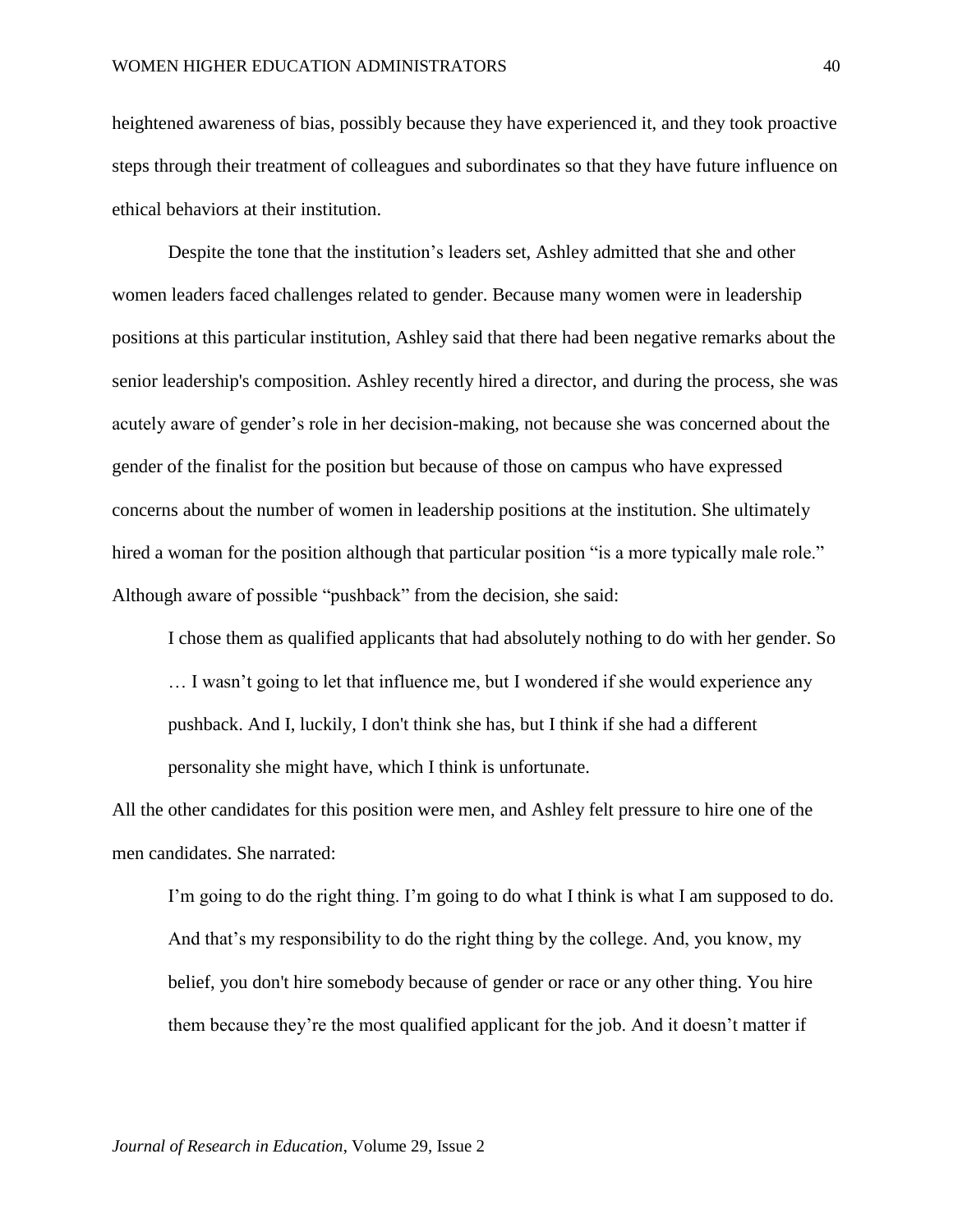they're from Mars. … You hire the most qualified applicant for the job, and that's what I did, and that's what I'll continue to do.

Ashley was concerned with diversity in hiring decisions, and her way of thinking about it is, "if you have two equally qualified candidates, choose the diverse candidate." She stressed repeatedly, "If you have unequally qualified candidates, you should always choose your most qualified candidate." Frequently, her focus was on the institution's and students' best interests. "We're supposed to be benefiting our students, and that's what's going to best benefit our students in my opinion." According to Hegarty and Moccia's (2018) conceptualization of the ethical leader, the "leader seeks the greatest good for the individual, the group, while also satisfying the mission of the organization" (p. 4). Ashley's ethical leadership framework is doing what is ultimately best for students and for the institution, according to its mission. These participants also exemplified the ethical leader that Mendonca and Kanungo (2007) defined as the leader who views "social obligations as his/her moral duty because they serve the higher purpose of benefiting relevant others (the group or organization from which the leader is inseparable) without any calculation of personal gain in return" (p. 73). Ashley's narrative revealed that she viewed increasing diversity at the college as part of doing "right" by the college and students, and she was consistently and ultimately concerned with doing "the right thing," even when facing possible "pushback" for her decisions.

## **Altruism and Empowering Others**

Mendonca and Kanungo (2007) contended that there are two forms of altruism utilitarian or mutual altruism and genuine or moral altruism. Utilitarian or mutual altruism suggests that there will be some mutual benefit in the helpful behavior provided by the leader. Genuine or moral altruism involves "internalized social responsibility norms or moral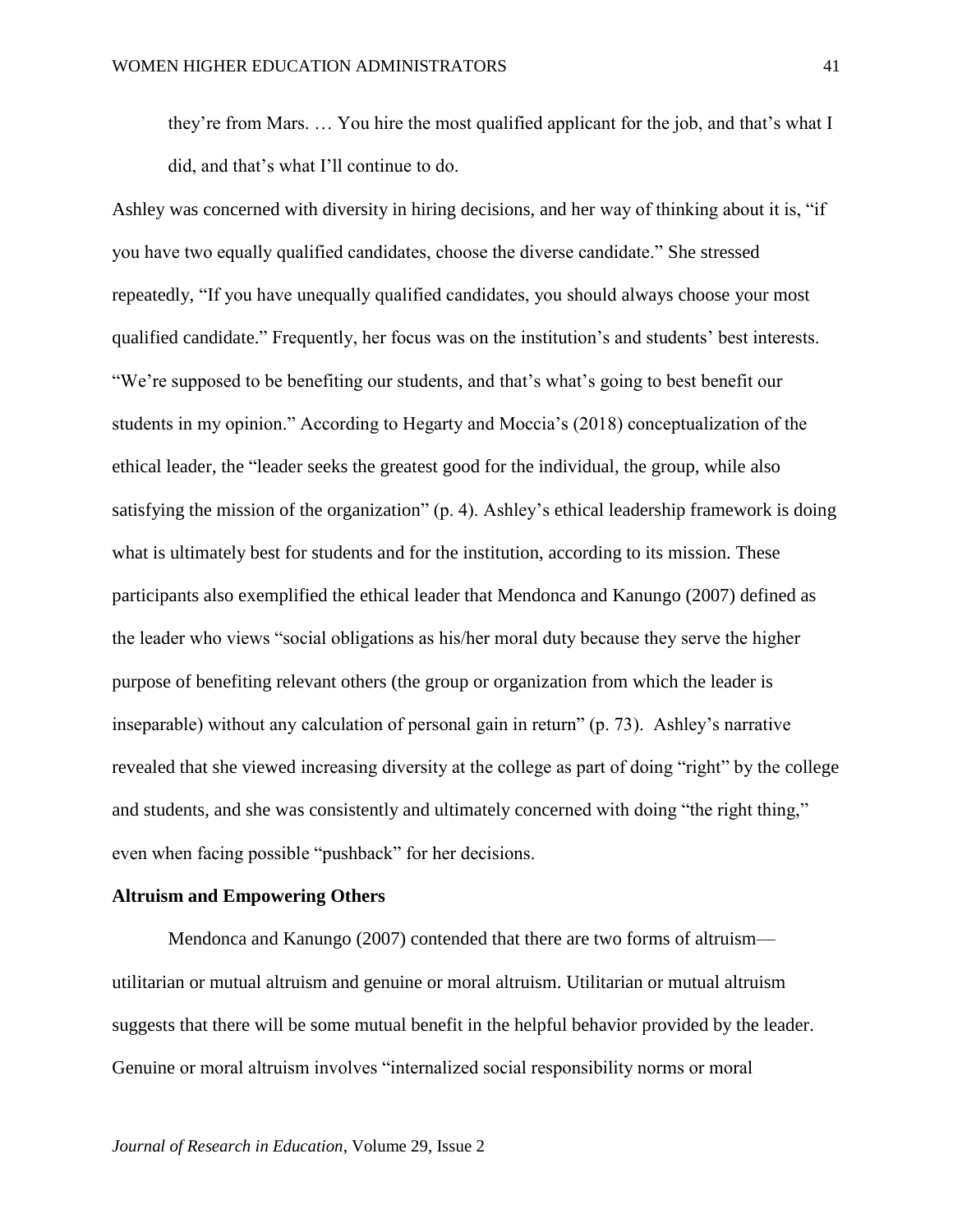imperatives" (Mendonca & Kanungo, 2007, p. 25). These participants have internalized a responsibility to help others, and their stories revealed that they have devoted their lives to empowering others over self-serving activities. The mutual benefit that they seek is a successful institution but not necessarily success for themselves for self-promotion's sake, although it seemed they felt a sense of satisfaction from helping others.

Rae narrated stories about empowering others; this was an essential component to her leadership. She described sensitivity as "very much a strength" because she takes "the time to listen to people." She related, "I really like to work with people and help them develop. This is going to sound like I am being biased. Sometimes I get the feeling that some people are just really based on their individual selves." Rae pursued a career in higher education because a mentor encouraged her to develop a deep understanding of herself and what she wanted to do.

And this teacher, he asked me, 'Is there something you really want to do? What have you always wanted to do?' … And he asked, 'What do you want them to say at your funeral?' And I said, 'I just want them to say that I helped people.' And he said, 'What's helped you the most?' And I said, 'My education.' And that's when something clicked in me. … I could actually work in education, you know, and specifically higher education. … So, it like changed my life. So, it's so personal to me, and I am so passionate about it that this experience has really affected me greatly. … [I]t just felt personal.

According to Shakeel et al.'s (2019) conceptual process of ethical leadership, the ethical leader facilitates the "self-actualization of followers" and aids them in achieving their goals, implying, "a certain servitude … on the part of the leader and his utmost dedication toward his followers and the broader social environment" (p. 619). Education is a transformational calling that shaped Rae and served as a way for her to help others in their self-actualization.

*Journal of Research in Education*, Volume 29, Issue 2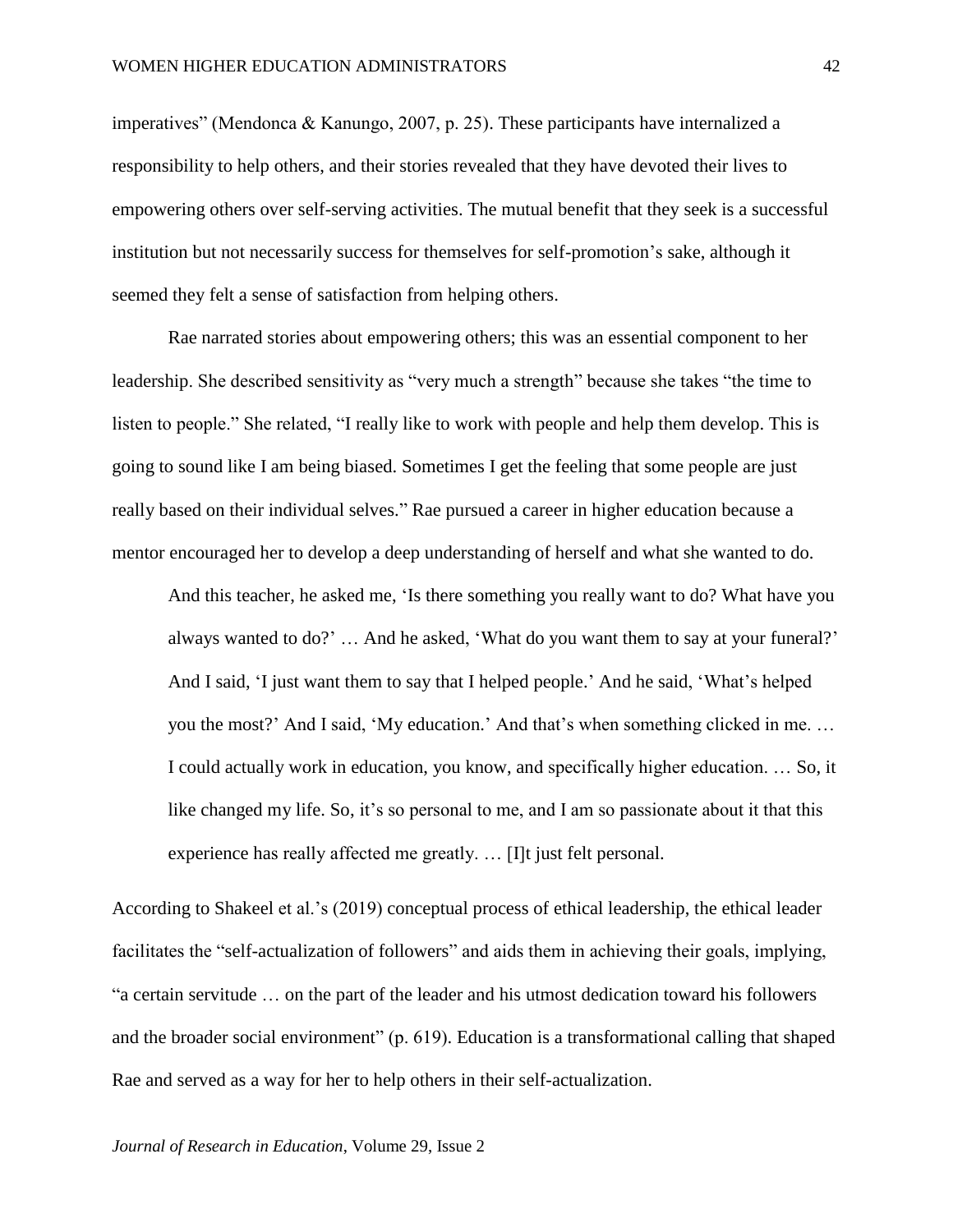Ashley echoed Rae, describing her need "to be in a field where I feel like I could make a difference." She saw education as "one of the fields where you could make the biggest difference in this world." She made connections between supporting and encouraging educators and staff and ethical leadership. "I think teachers have more of an impact on people than most anybody. And being able to be an administrator gives you an opportunity to have influence on a lot of different people who have influence on people." She viewed her career with a strong ethical aspect—an altruistic one related giving of one's self to help others grow and learn.

Maria also viewed her role as supportive and collaborative with the ultimate goal of student success. In her work with others, Maria stressed that she wanted "all the right people at the table" in order to make the best decisions for the institution. Initially, she faced the prior leader's legacy of a dictatorial leadership style. Employees were uncomfortable being open and honest. Eventually, employees adjusted to her leadership style.

And so, I come in, 'I'm like, I want everybody's take. Who's missing? Go get them.' … My personal style is very collaborative, and I worked very hard that no matter if you're staff, custodian, whoever you are, let's drop titles and let's just talk about what we need to do to improve student success.

Mendonca and Kanungo (2007) argued that ethical leaders need to engage in reflection to become aware of their "inadequacies" and work to compensate for these, and they should use their "institutional power" to communicate openly with constituents so that they feel free to provide suggestions (Mendonca & Kanungo, 2007, pp. 51-52). Challenging hierarchy, Maria created an environment where they would "drop titles," concentrate on the college's mission, and engage in open and honest communication.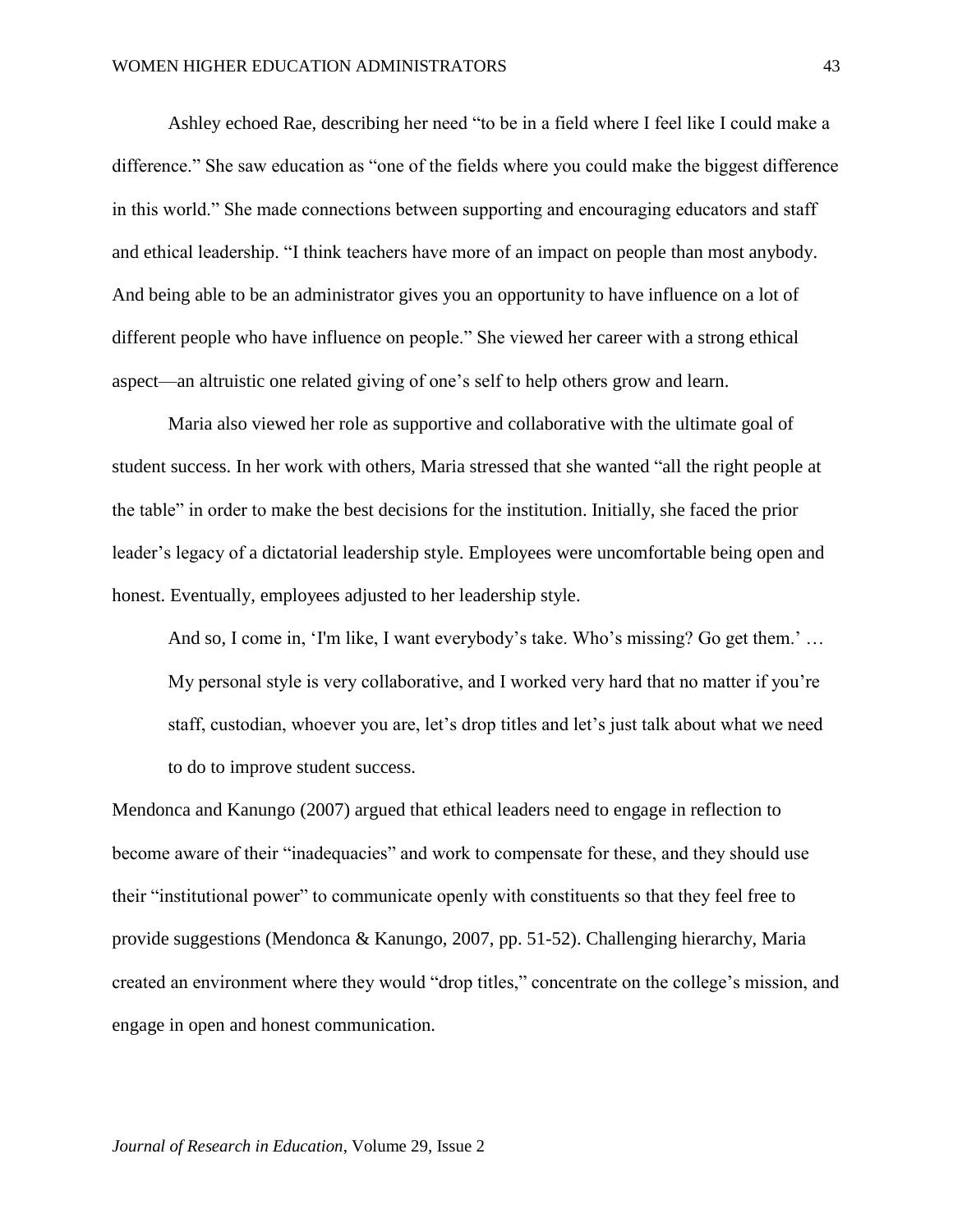Maria related, "For me it's about the work. It's always been about that classroom experience I had, and I realized that education really is the difference maker." Her purpose was to use her power and authority for altruistic purposes. She narrated her reasoning for pursuing a presidency:

I wanted to be a president because then I had more opportunities to place the resources and provide more services that support not just students but faculty and staff so we could do a better job. I mean, that's what I wanted. ... It's not an ego thing because it's not about me as a person. This is about the work that we do every day. … I'm driven to do this work because what I do is important. It makes a difference not just the individual life, but in their family and then the community. And so, if you think about the important work we do, then that should be what motivates you to always look for some better way to do it or for some new thing we can do instead of just settling. … There's got to be a reason why you want to do it, and there's gotta be a true connection to the work.

Maria's ethical model of leadership followed the power dynamic Mendonca & Kanungo (2007) described where "power becomes the vehicle to serve the needs of the organization and its members. It is manifested in behaviours and feelings that serve to help and support the followers in accomplishing their tasks" (Mendonca & Kanungo, 2007, p. 51). Maria repeated throughout her narrative that administrative work should not be about "chasing" money or titles but about a true dedication to the transformative power of education and doing one's work well. She witnessed the far-reaching effect of her and her team's work—the positive power of education not only for the individual but also for his or her family and community.

Angela pursued a leadership position for similar reasons as Maria. However, she did not have a "straight line" leadership trajectory because she experienced challenges with male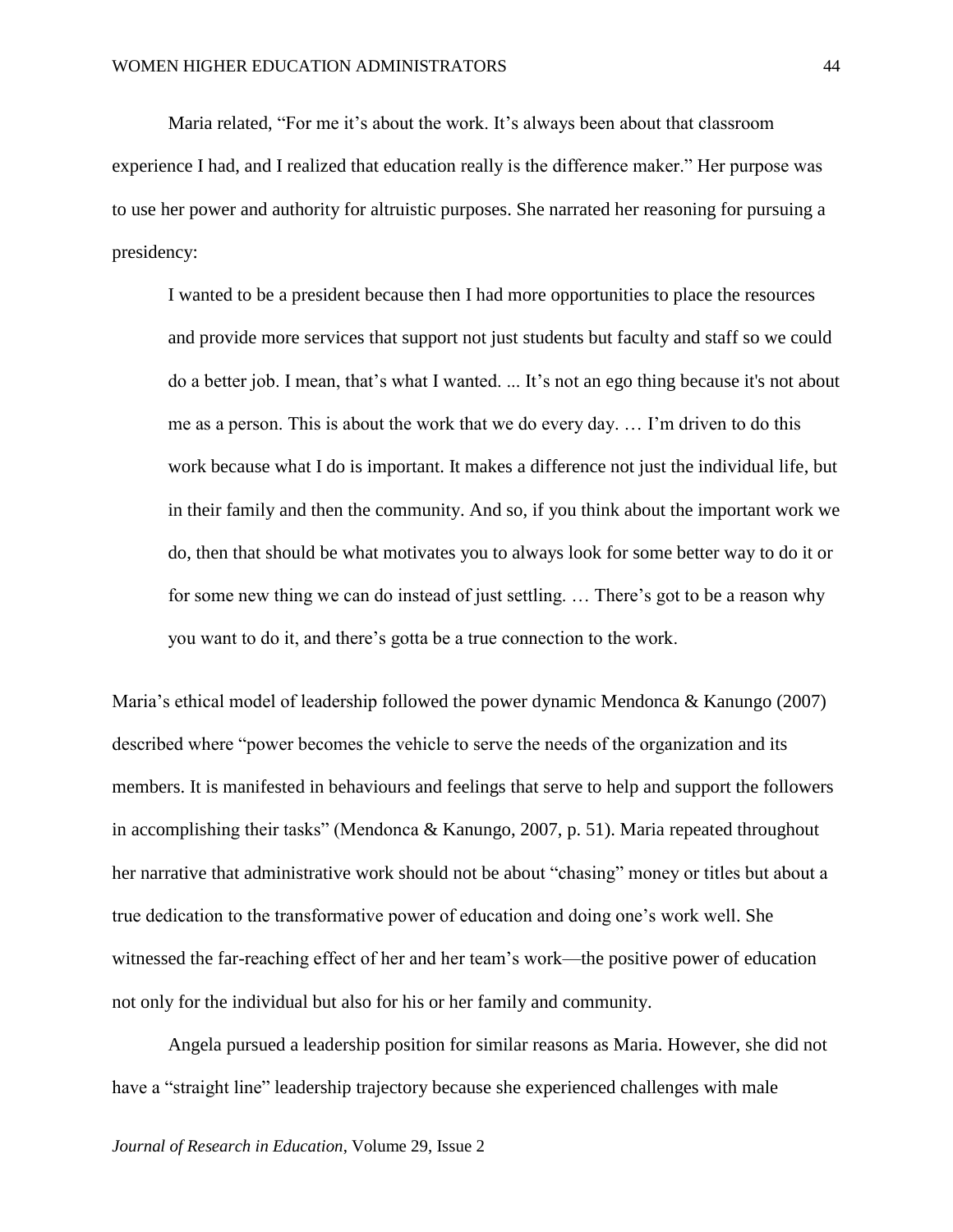administrator supervisors. After stints as an administrator, she would return to teaching and "not try to fight this, all this undertone of hostility and the lack of support that [she] sometimes felt." Between administrative roles, her colleagues and even administrators would encourage her to return to administration. She concluded, "I finally decided that I just can't retreat and do my own thing because if I want to make a difference, I will have to be in those higher levels of administration." Angela narrated stories about her desire to make "a smoother ride for other women, other gay, lesbian, queer people." She related, "That's important to me to be that kind of agent for change where the implicit bias and sometimes even explicit bias isn't as prominent for that next group of people." Angela was a facilitative leader who defined her success through the success of others. In Dunn et al.'s (2014) study of women leaders, participants defined their successes through their facilitating the accomplishments of others, in particular their subordinates. Angela described the people she promoted as working to make progressive changes so that "this becomes the kind of place where people can reach their fullest potential, no matter what their background." She provided examples of how her leadership team was making these types of differences. They implemented implicit bias training for all faculty and staff; diversity training for directors and chairs; and faculty professional development programs that include modules on equity and inclusion. Angela narrated:

I feel like part of what I'm trying to do is to create an environment that's more consistent (no favors based on established social networks) and more professional. But that also means when somebody makes a misstep in how they treat others, you don't shame them (unless their behavior is egregious and actionable) but you try to help them figure out what they did wrong and how they can correct that in the future.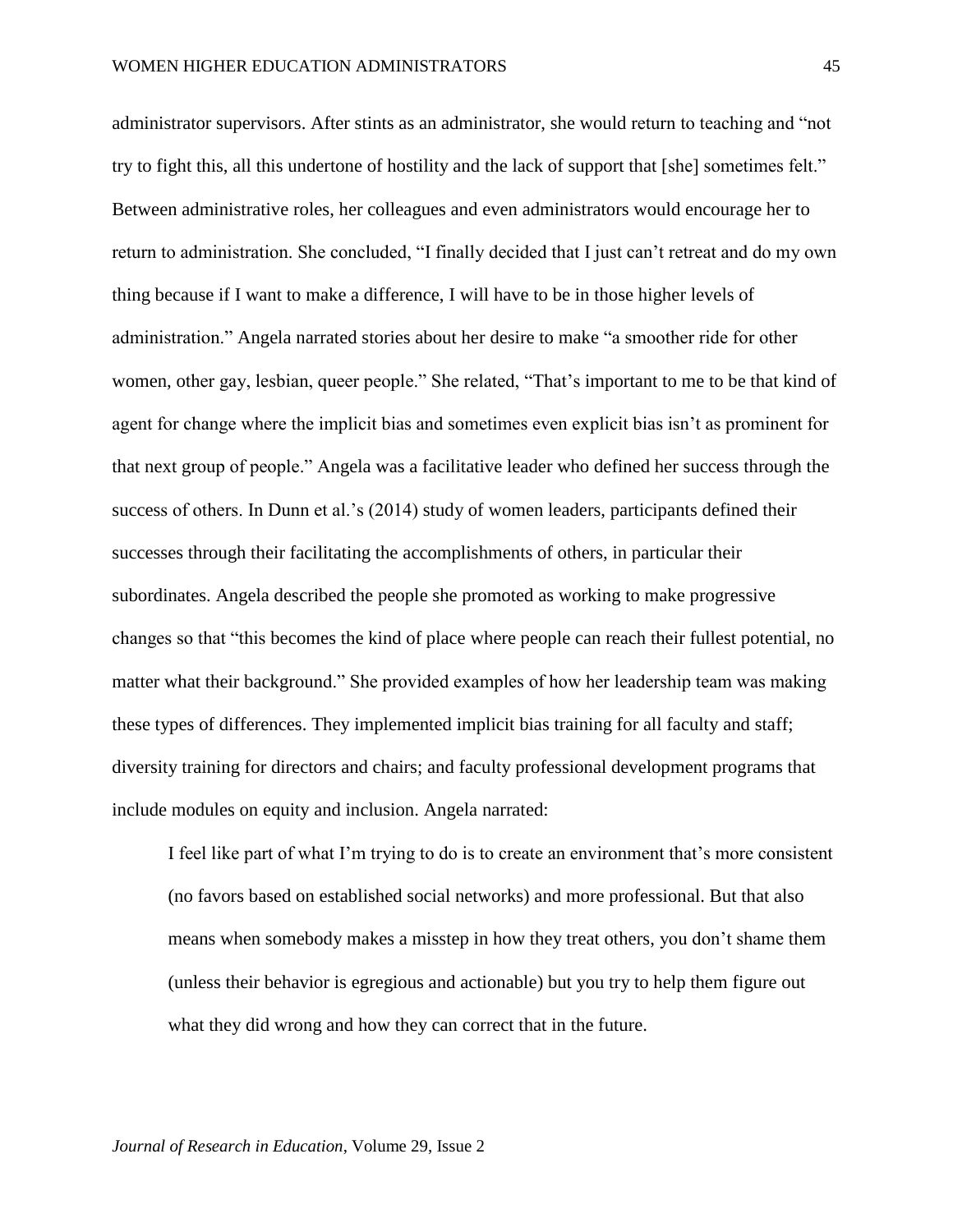She used mentoring in multiple ways: to address unethical behavior as needed and to develop subordinates. Angela also viewed a need for mentoring because of the institution's leadership composition, which was two-third male and 90% white. She concluded from this that past mentoring had been implicitly focused on replicating the race and gender of those in power; positive bias is just as functional as negative in maintaining the status quo. Her goal was "to create more of a pipeline for women leaders as well as people of color." She promoted and hired people of color, women, and LGBTQ people into leadership positions and mentored these subordinates to create a leadership pipeline. She brought members of her leadership team to meetings, took them to leadership conferences, and sent them to workshops. Ultimately, she planned to "encourage them to apply for higher-level leadership positions."

Participants sought out the field of higher education administration to help others despite the substantial workload and stress level these positions involve. They have internalized the social responsibility norm (Mendonca  $&$  Kanungo, 2007), and their narratives reveal themes of obligations to assist and facilitate the growth of others through education and leadership. They all sought to fulfill the missions of their institutions through the use of specific ethical strategies within social responsibility frameworks such as coaching and mentoring others, collaborating, listening, challenging hierarchical structures, and using power for ethical purposes such as creating more equitable environments.

#### **Implications for Practice and for Further Study and Conclusions**

Higher education institutions need strong ethical leadership and resolve to be inclusive and welcoming of diverse peoples and ideas. Universities globally are striving for more equitable, diverse, and ethical environments. A good example is EU Business School, which offers programs to students from over 100 nationalities and fosters understandings among faculty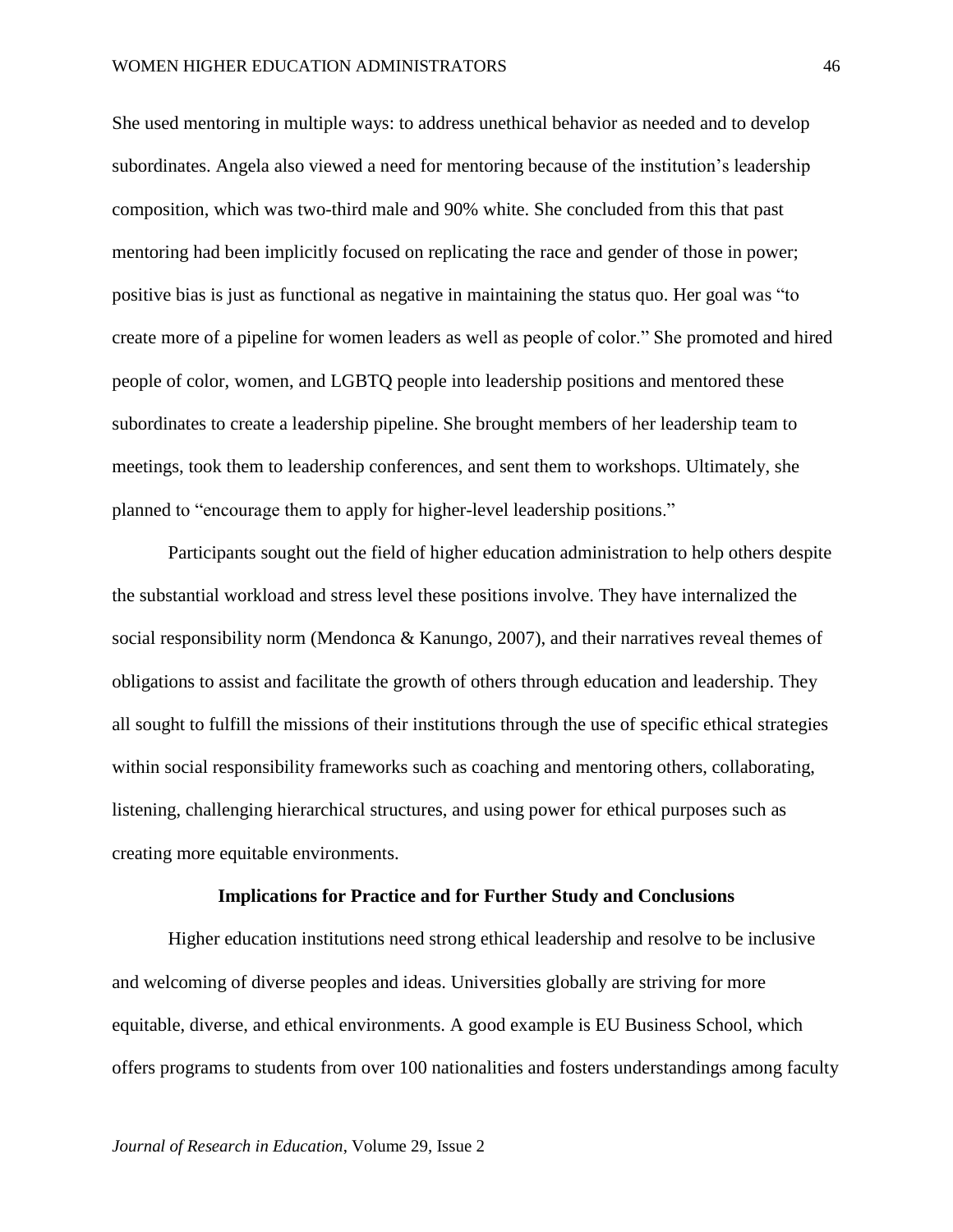and students of diverse ideas and peoples (Murphy, 2019). Other institutions could adopt similar models and institute trainings to provide leaders and others with opportunities to develop awareness of the struggles marginalized groups face. Practical implications include ethics, equity, and inclusion training, focusing on implicit bias, hiring practices, compensation practices, social justice issues, and effective communication. In addition to integrating such training into institution practices, higher education institutions have opportunities to develop more familyfriendly policies that will support employees as workers and parents. Antidiscrimination policies should be carefully written to include all marginalized groups. However, more than training and policies are needed; support mechanisms can aid employees and students of marginalized groups to thrive in higher education contexts. For instance, mentoring programs both for students and employees have the potential to scaffold leadership and ethics learning and to provide additional supports for those in marginalized groups.

In addition to these suggested practical implications, this study's trustworthiness buttresses its transferability, providing applicable insights for multiple contexts. Qualitative research is reliable based on methodology and is trustworthy based on the transferability, dependability, credibility, and confirmability of its findings (Creswell, 2007). Creswell and Creswell (2018) asserted the purpose of qualitative research is not to be generalized but to analyze lived experiences of a group of people in a particular context. Although this study may be limited by the diversity of its sample, the rich descriptions offer transferability and credibility, generating applicable insights for multiple contexts. Future ethics studies on women higher education administrators may seek more diversity in its sample such as in sexual orientation, ethnicity, institution type, and administrative position. This present study presents possibilities for further quantitative, qualitative, and mixed methods studies on the differences in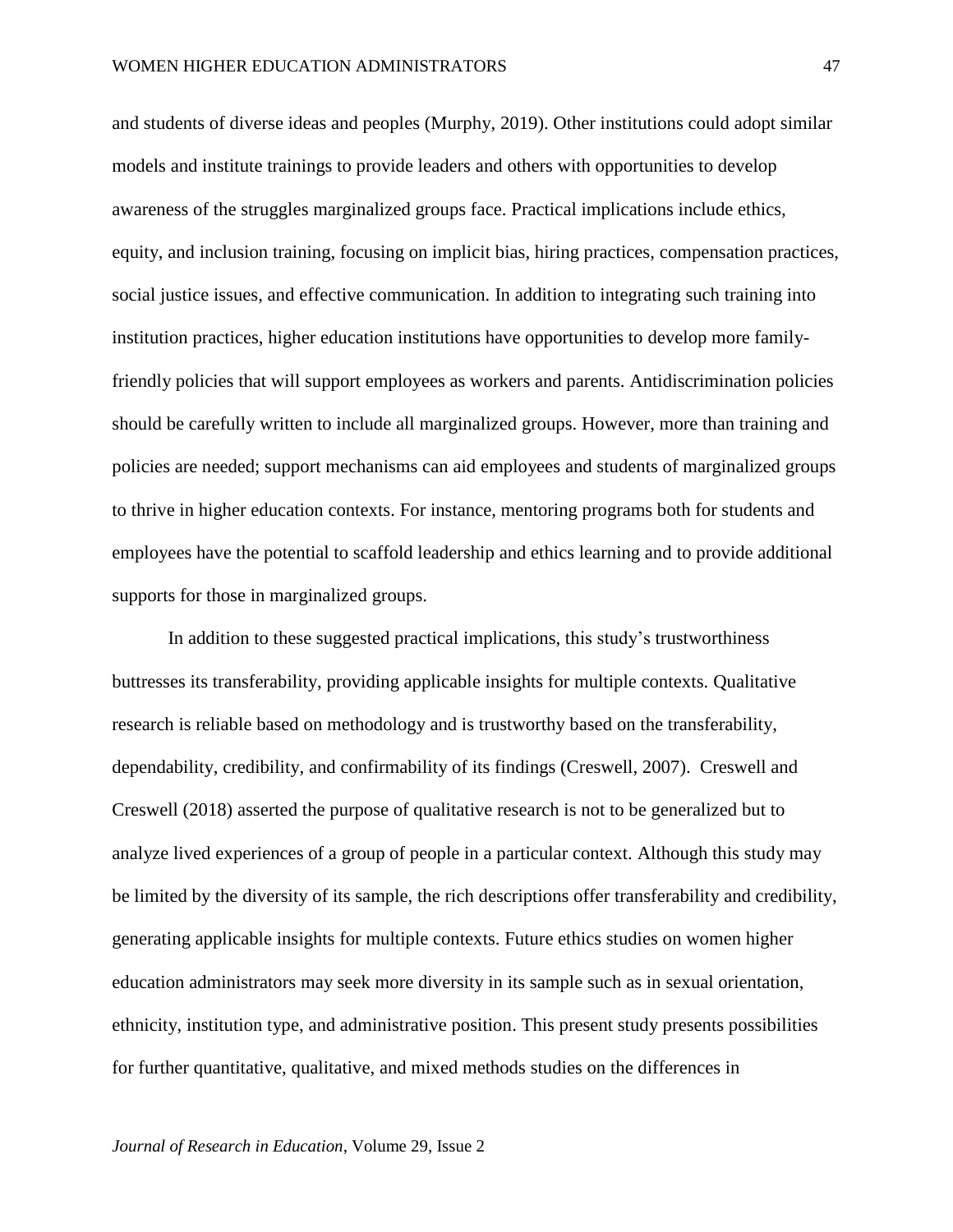conceptualizations of ethical leadership among higher education leaders of various genders. Future qualitative studies may further develop alternative frameworks for feminist ethical leadership, as well as provide additional analysis of women leaders' ethical leadership definitions and practices. Studies may also examine followers' perceptions of leaders' behaviors and descriptions of ethical leadership.

These women higher education leaders narrated stories reflecting challenges and barriers such as Angela's struggles with men supervisors and salary inequities, Sabrina's challenges with a facilities crew with sexist attitudes, Jenny's attempts to establish scholarships for underrepresented groups, and Ashley's dilemma as she made a hire. The participants developed ethical leadership frameworks, reflecting altruistic motives and substantial agency in taking actions to do the right things and to correct what they viewed as "unethical." Some of the participants' experiences led them to be mindful of the challenges that women and other marginalized groups face. Some made explicit connections between the challenges they faces as women to their own ethical leadership styles and practices; however, this is not to say they used these practices because of facing challenges. There are likely other factors such as personality and other experiences (e.g., positive role models) that influenced their leadership styles and practices.

Mendonca and Kanungo (2007) defined two ethical leadership characteristics associated with altruistic leadership—"the norm of reciprocity and the norm of social responsibility" (p. 71). Reciprocity and social responsibility norms were represented through these leaders' ethical decision-making, developing subordinates, intervening in injustices, and prioritizing others' needs. These women leaders also moved beyond "reciprocity." Their leadership reflected an internalized and enacted social responsibility leadership framework. They rejected self-serving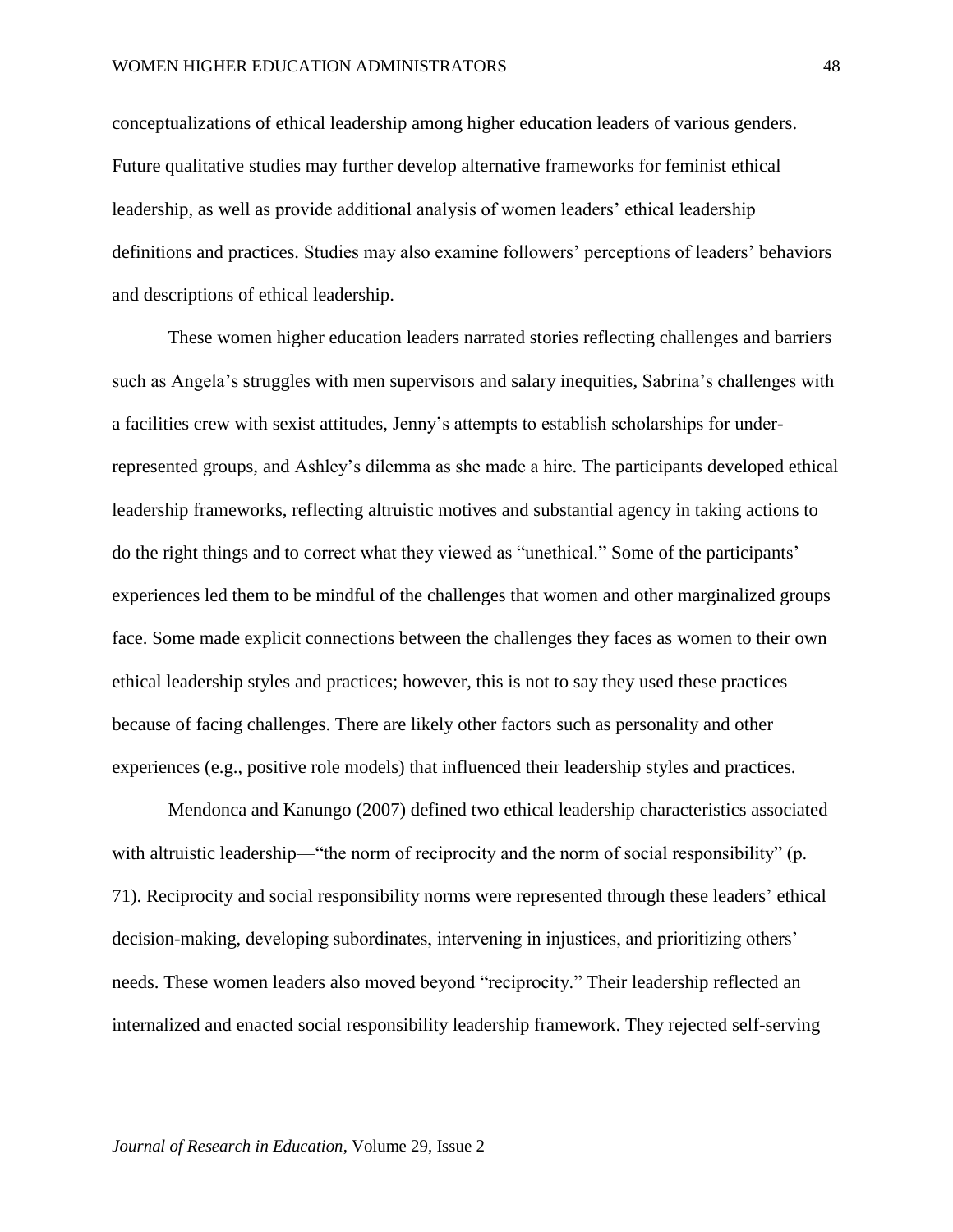motivations and viewed themselves as part of something greater than themselves with the ultimate goal of creating better institutions for students, faculty, and staff.

49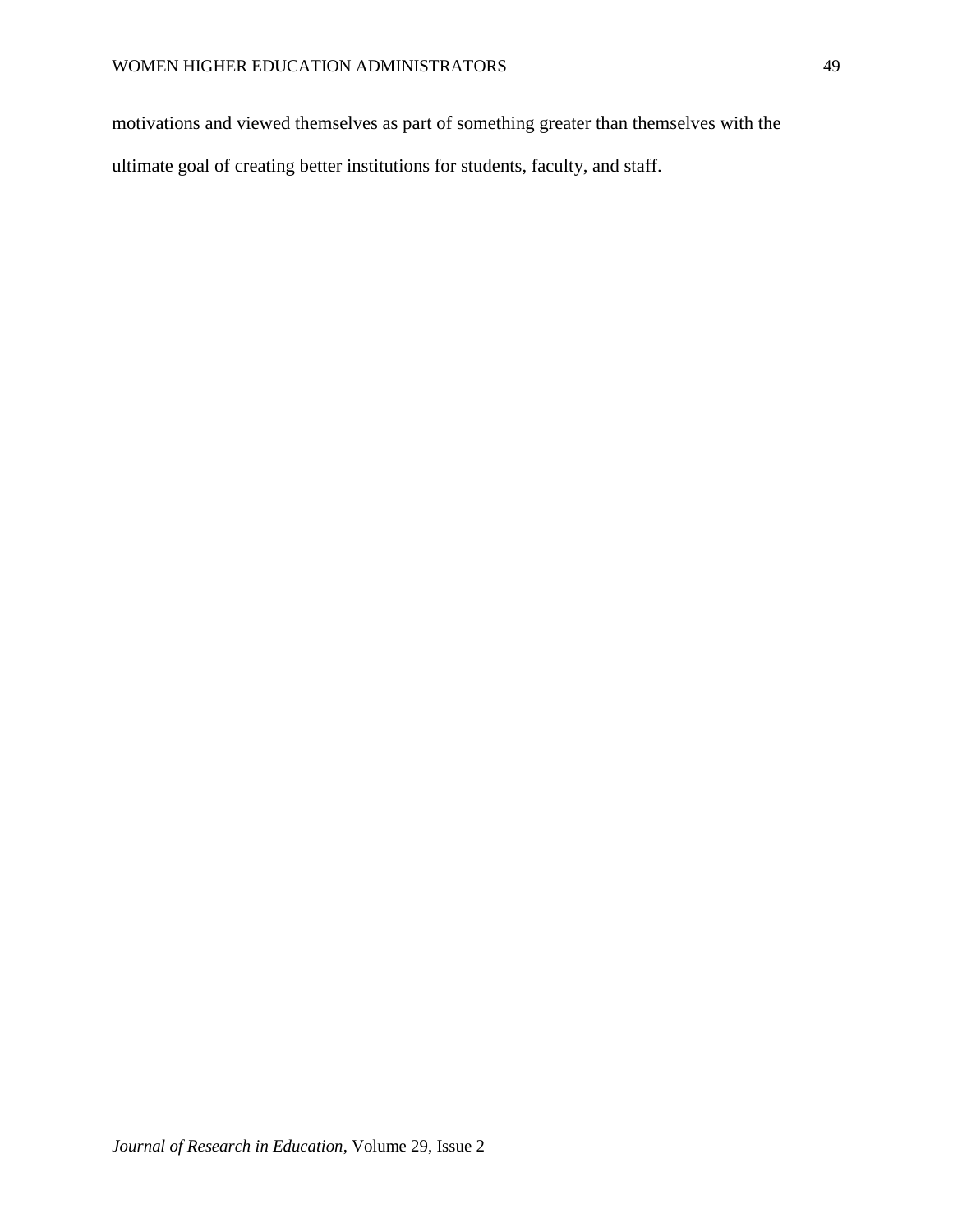### **References**

- American Association of State Colleges and Universities. (2020). Top 10 higher education state policy issues for 2020. *Policy matters: A higher education policy brief.* <https://www.aascu.org/policy/publications/policy-matters/Top102020.pdf>
- Aristotle. (1999). *Nicomachean ethics*. (T. Irwin, Trans.). Hackett Pub. Co.
- Aurelius, M. (2013). *Meditations*. (C. Gill, Trans.). Oxford University Press.
- Bart, C., and McQueen, G. (2013). Why women make better directors. *International Journal of Business Governance and Ethics, 8*(1), 93–99. [https://doi.org/10.1504/IJBGE.2013.052743.](https://doi.org/10.1504/IJBGE.2013.052743)
- Berkowitz, L. (1972). Social norms, feelings, and other factors affecting helping and altruism. In L. Berkowitz (Ed.), *Advances in experimental psychology* (pp. 63–108). Academic Press.
- Binns, J., & Kerfoot, D. (2011). Engendering leadership: Dedicated to the spirit and the scholarship of the late Joan Eveline [Editorial]. *Gender, Work, and Organization, 18*, 257–262. <https://doi.org/10.1111/j.1468-0432.2011.00555.x>
- Bornstein, R. (2008). Women and the college presidency. In J. Glazer-Ramo (Ed.), *Unfinished agendas: New and continuing gender challenges in higher education* (pp. 162- 184). The Johns Hopkins University Press.

Brenkert, G. G. (ed.) (2004). *Corporate integrity and accountability.* Sage.

- Coffey, A., & Atkinson, P. (1996). *Making sense of qualitative data: Complementary research strategies.* Sage.
- Creswell, J. W. (2007). *Qualitative inquiry & research design: Choosing among five approaches* (2nd ed.). Sage.
- Creswell, J. W., & Creswell, J. D. (2018). *Research design: Qualitative, quantitative and mixed methods approaches* (5th ed.). Sage.
- Dean, D.R., Bracken, S.J., & Allen, J.K. (2009). Introduction: The balancing act revisited: Professional strategy and personal choice on the path to academic leadership. In D. R. Dean, S. J. Bracken, & J. K. Allen (Eds.), *Women in academic leadership: Professional strategies, personal choices (pp. 1-7). Stylus.*
- Den Hartog, D. N. (2015). Ethical leadership. *Annual Review of Organizational Psychology and Organizational Behavior, 2*, 1–46.
- Dunn, D., Gerlach, J. M., & Hyle, A. E. (2014). Gender and leadership: Reflections of women in higher education administration. *International Journal of Leadership and Change, 2*(1), 9-18. <http://digitalcommons.wku.edu/ijlc/vol2/iss1/2>
- Dworkin, R. (2012). *Justice for hedgehogs.* Cambridge, MA: Harvard University Press.
- Eagly, A. H. (2007). Female leadership advantage and disadvantage: Resolving the contradictions. *Psychology of Women Quarterly, 31*(1), 1-12.<https://doi.org/10.1111/j.1471-6402.2007.00326.x>
- Eddy, P. L. (2009). Changing of the guard in community colleges: The role of leadership development. In A. Kezar (Ed.), *Rethinking leadership practices in a complex, multicultural, and global environment* (pp. 185-212). Stylus Press.
- Gouldner, A. (1960). The norm of reciprocity: A preliminary statement. *American Sociological Review, 25*, 161- 178.<https://doi.org/10.2307/2092623>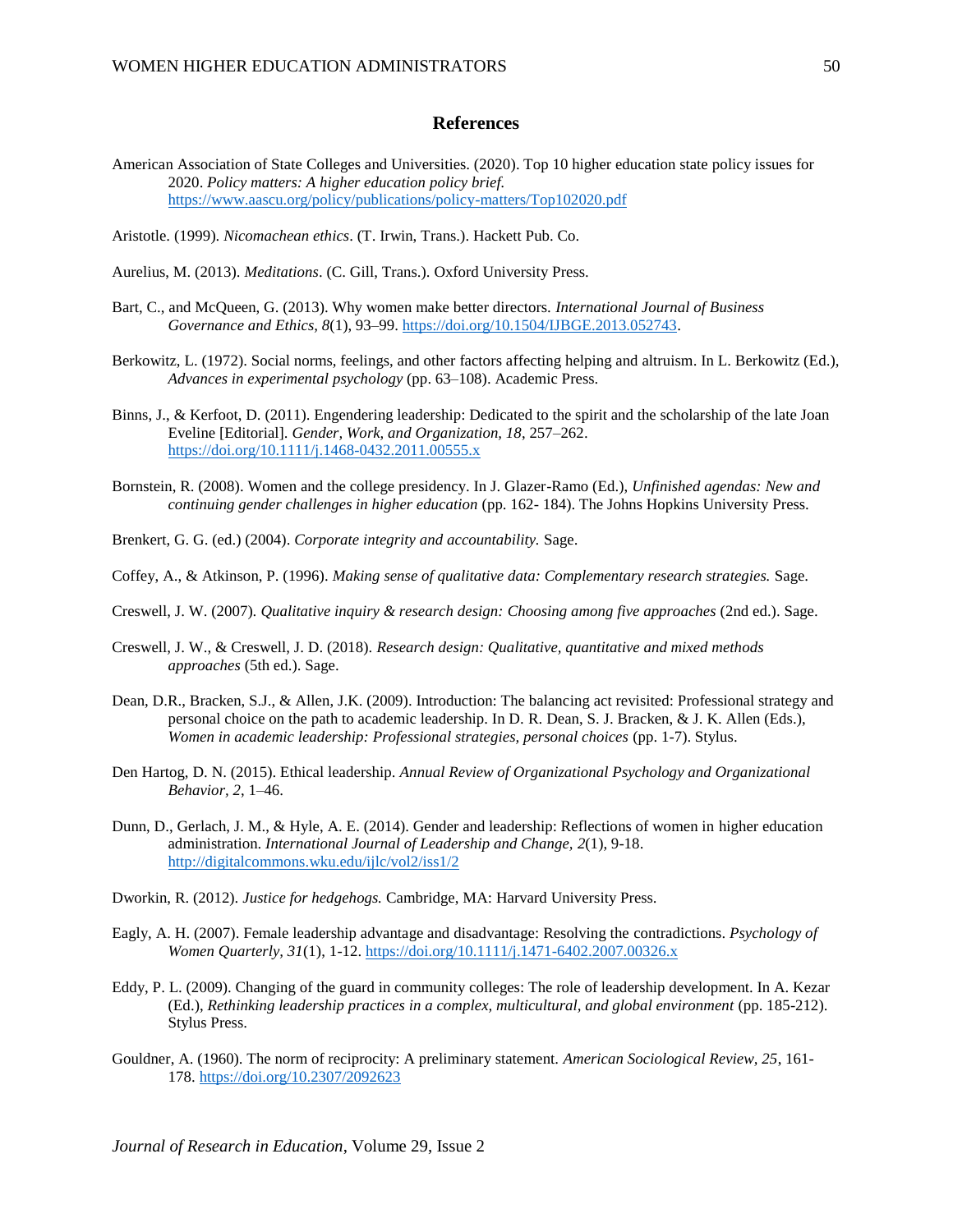- Grady, M. L., & LaCost, B. Y. (2005). Shirley Chisholm had guts. *Journal of Women in Educational Leadership, 3*(1), 1-2.
- Hansen, S., Alge, B., Brown, M., Jackson, C., & Dunford, B. (2013). Ethical leadership: Assessing the value of a multifoci social exchange perspective. *Journal of Business Ethics, 115,* 435-449.
- Hassan, S., Mahsud, R., Yukl, G., & Prussia, G. E. (2013). Ethical and empowering leadership and leader effectiveness. *Journal of Managerial Psychology 28*(2), 133–46.
- Hegarty, N. & Moccia, S. (2018). Components of ethical leadership and their importance in sustaining organizations over the long term*. The Journal of Value-Based Leadership, 11*(1), Article 7.
- Hoch, J. E., Bommer, W. H., Dulebohn, J. H., & Wu, D. (2016). Do ethical, authentic, and servant leadership explain variance above and beyond transformational leadership? A meta-analysis. *Journal of Management*. <https://doi.org/10.1177/0149206316665461>
- Joy, L., Wagner, H. M., & Narayanan, S. (2007). *The bottom line: Corporate performance and women's representation on boards*. [https://www.catalyst.org/research/the-bottom-line-corporate-](https://www.catalyst.org/research/the-bottom-line-corporate-%20performance-and-womens-representation-on-boards/) performance-and[womens-representation-on-boards/](https://www.catalyst.org/research/the-bottom-line-corporate-%20performance-and-womens-representation-on-boards/)
- Keck, N., Giessner, S., Van Quaquebeke, N. and Kruijff, E. (2018). When do followers perceive their leaders as ethical? *Journal of Business Ethics*. [https://doi.org/10.1007/s10551-018-4055-3.](https://doi.org/10.1007/s10551-018-4055-3)
- King, M. (2008). Practical reasoning and ethical decision. *Ethics, 118*(4), 717-721.
- Lawton, A., & Páez, I. (2015). Developing a framework for ethical leadership. *Journal of Business Ethics, 130*(3), 639-649. <http://dx.doi.org/10.1007/s10551-014-2244-2>
- Martin, J. (2015). Transformational and transactional leadership: An exploration of gender, experience, and institution type. *Portal Libraries & the Academy, 15*, 331-351. <http://dx.doi.org/10.1353/pla.2015.0015>
- Medrano, V. A. (2017). *Exploring the effect of mentoring in the degree attainment and career paths of first generation Mexican American women employed in senior administrative leadership roles at Hispanicserving institutions* (Doctoral dissertation). ERIC Database (ERIC Number: ED578473).
- Mendonca, M., & Kanungo, R. N. (2007). *Ethical leadership.* Maidenhead: McGraw-Hill Education.
- Mihelič, K. K., Lipičnik, B., & Tekavčič, M. (2010). Ethical leadership. *International Journal of Management & Information Systems, 14*(5), 31-42.
- Miller, K.B. (2015). *The relationship between emotional intelligence behaviors and leadership practices among women leaders in education and business organizations* (Doctoral dissertation). ProQuest Database (No. 3730287).
- Minkes, A. L., Small, M. W., & Chatterjee, S. R. (1999). Leadership and business ethics: Does it matter? Implications for management. *Journal of Business Ethics, 20*(4), 327-335.
- Molnar, D. R. (2007). Serving the world: A cross-cultural study of national culture dimensions and servant leadership*. Dissertation Abstracts International, 68*(5-A), 2052.
- Murphy, A. (2019, July 5). The value of studying in a multicultural environment. *Bachelor Studies.*  <https://www.bachelorstudies.com/article/the-value-of-studying-in-a-multicultural-environment/>
- Nyukorong, R. (2014). Fostering ethical leadership in organizations. *European Journal of Business and Management, 6*(33), 56-63.
- *Journal of Research in Education*, Volume 29, Issue 2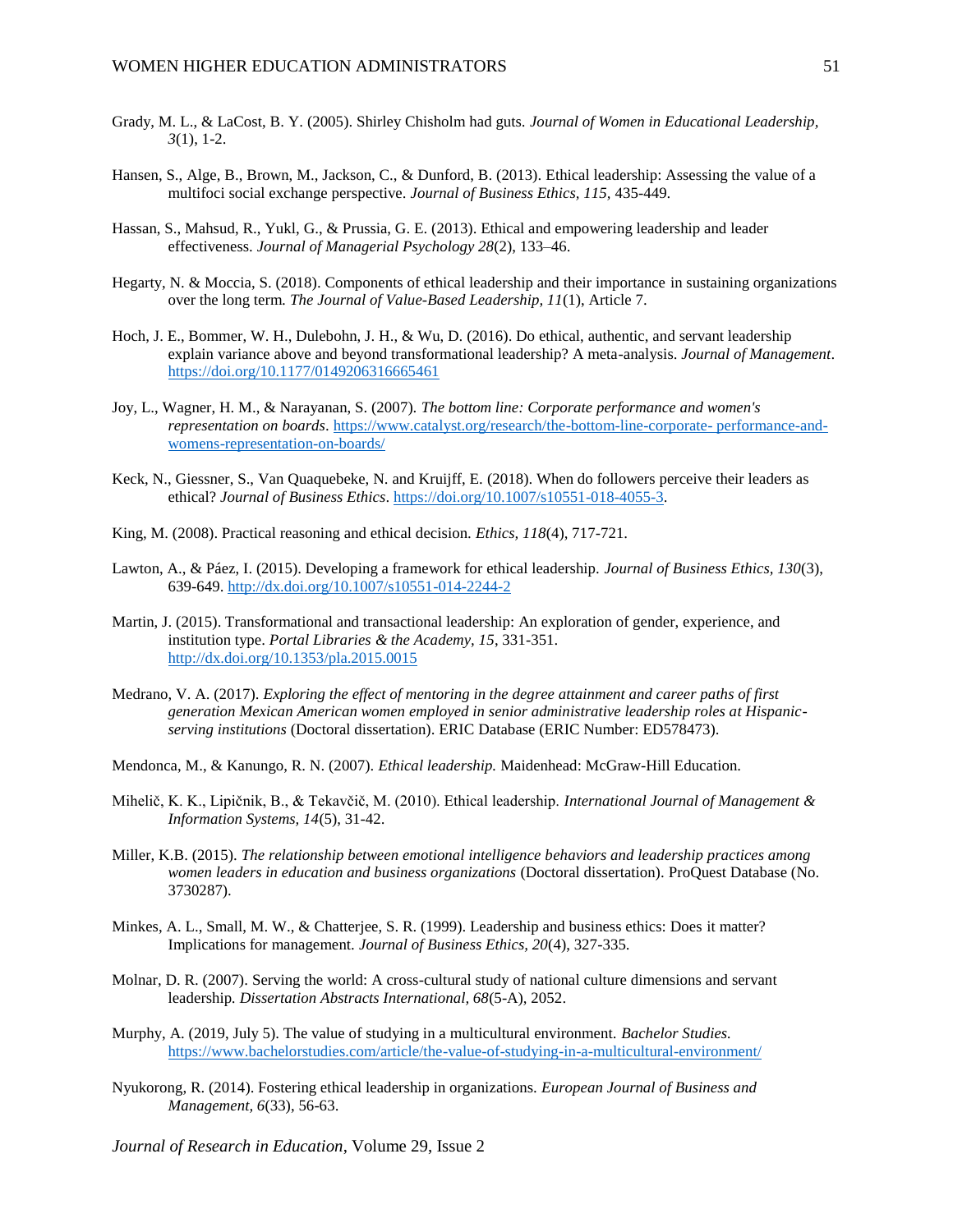- Oikelome, G. (2017). Pathway to the president: The perceived impact of identity structures on the journey experiences of women college presidents. *International Journal of Multicultural Education, 19*(3), 23-40.
- Pasquerella, L., and Clauss-Ehlers, C. S. (2017). Glass cliffs, queen bees, and the snow-woman effect: Persistent barriers to women's leadership in the academy. *Liberal Education, 103*(2), 6-13.
- Patton, M. Q. (2002). *Qualitative research and evaluation methods.* Sage.
- Phoenix, A. (2013). Analysing narrative contexts. In M. Andrews, C. Squire, & M. Tamboukou (Eds.), *Doing narrative research* (pp. 72-87). Sage[. https://dx.doi.org/10.4135/9781526402271](https://dx.doi.org/10.4135/9781526402271)
- Pirjan, S. S. (2016). *Making history and overcoming challenges: The career pathways and career advancement experiences of female provosts in the California State University system* (Doctoral dissertation). ProQuest Database (No. 10141722)
- Ramachandaran, S. D., Krauss, S. E., Hamzah, A., & Idris, K. (2017). Effectiveness of the use of spiritual intelligence in women academic leadership practice. *International Journal of Educational Management, 31*(2), 160-178.<https://doi.org/10.1108/IJEM-09-2015-0123>
- Redmond, P., Gutke, H., Galligan, L., Howard, A., & Newman, T. (2017). Becoming a female leader in higher education: Investigations from a regional university. *Gender and Education, 29*(3), 332-351. <https://doi.org/10.1080/09540253.2016.1156063>
- Resick, C. J., Hargis, M. B., Shao, P., & Dust, S. B. (2013). Ethical leadership, moral equity judgments, and discretionary workplace behavior. *Human Relations, 66*(7), 951-972.
- Reynolds, K. (2011). Servant-leadership as gender-integrative leadership: paving a path for more gender-integrative organizations through leadership education. *Journal of Leadership Education, 10*(2), 155-171. <https://doi.org/10.1080/09540253.2016.1156063>
- Schwartz, S. (1975). The justice of need and the activation of humanitarian norms. *Journal of Social Issues, 31*, 111–36.
- Shakeel, F., Mathieu Kruyen, P., & Van Thiel, S. (2019). Ethical leadership as process: A conceptual proposition. *Public Integrity, 21*(6), 613-624. <https://doi.org/10.1080/10999922.2019.1606544>
- Shakeshaft, C., Brown, G., Irby, B. J., Grogan, M., Ballenger, J., and Klein, S. S. (2007). Increasing gender equity in educational leadership. In S. S. Klein, B. Richardson, D. A. Graywon, L. H. Fox., C. Kramarae, D. S. Pollard, and C. A. Dwyer (Eds.), *Handbook on Achieving Gender Equity through Education*, 2nd ed. (pp. 103–129). Routledge.
- Sims, R. R. (1992). The challenge of ethical behavior in organizations. *Journal of Business Ethics, 11*(7), 505–513. <https://doi.org/10.1007/BF00881442>
- Smalley, A. (2020, May 12). Higher education responses to coronavirus (COVID-19). *National Conference of State Legislatures.* <https://www.ncsl.org/research/education/higher-education-responses-to-coronavirus-covid-19.aspx>
- Squire, C., Andrews, M., & Tamboukou, M. (2013). Introduction what is narrative research? In M. Andrews, C. Squire, & M. Tamboukou (Eds.), *Doing narrative research* (pp. 1-19). London, UK: SAGE. <https://dx.doi.org/10.4135/9781526402271>
- Stainback, K., Kleiner, S., & Skaggs, S. (2016). Women in power: Undoing or redoing the gendered organization. *Gender and Society, 31*(1), 109-135.